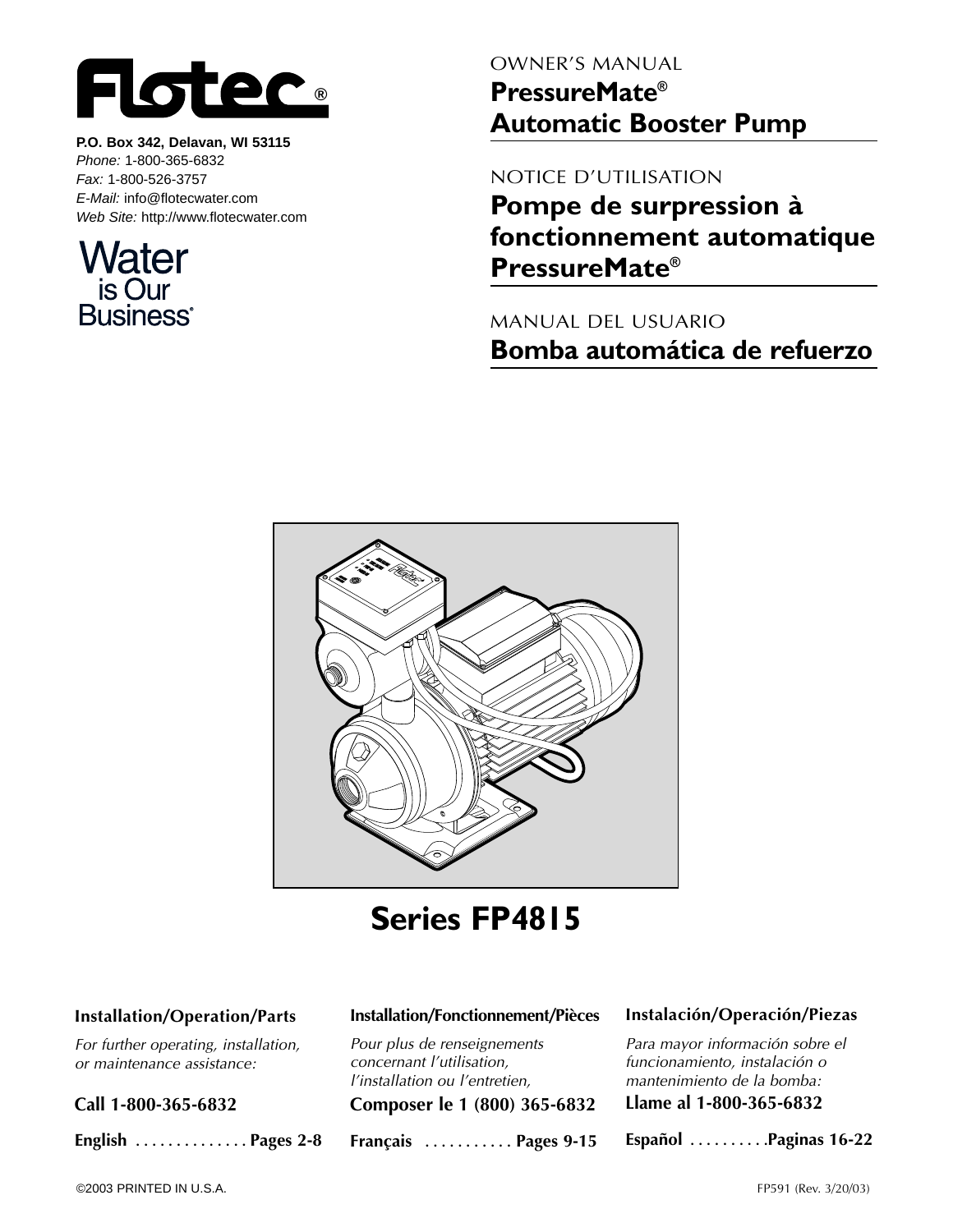## **READ AND FOLLOW SAFETY INSTRUCTIONS!**

T**his is the safety alert symbol.** When you see this symbol on your pump or in this manual, look for one of the following signal words and be alert to the potential for personal injury.

warns about hazards that **will** cause serious personal injury, death or major property damage if ignored.

**AWARNING** warns about hazards that **can** cause serious personal injury, death or major property damage if ignored.

warns about hazards that **will** or **can** cause minor personal injury or property damage if ignored.

The label **NOTICE** indicates special instructions which are important but not related to hazards.

#### **Carefully read and follow all safety instructions in this manual and on pump.**

Keep safety labels in good condition.

Replace missing or damaged safety labels.

Make workshops childproof; use padlocks and master switches; remove starter keys.

### **GENERAL SAFETY**

- 1. To avoid risk of serious bodily injury and property damage, read the safety instructions carefully before installing this pump.
- 2. Follow local and/or national plumbing, building and electrical codes when installing the pump. Use rigid pipe when installing this pump.
- 3. **Hazardous Pressure. The pump body may explode if used to boost pressure above 100 psi (690 kPa).** Do not use this pump with inlet pressure greater than 50 psi (345 kPa). If not already in the plumbing system, install a pressure relief valve in the pump discharge line capable of passing the full pump flow at 100 psi (689 kPa). If local code requires installation of a pressure relief valve capable of handling the full pump flow at a pressure less than 100 psi (689 kPa), follow the code requirements.
- 4. A low pressure safety cutoff switch is recommended to shut off power to the pump in case of low discharge pressure due to interruption of the incoming water supply, broken pipe, etc.
- 5. **Never run the pump dry.** To do so can damage internal parts, overheat pump (which can cause burns to people handling or servicing pump), and will void warranty.
- 6. **AWARNING** Risk of fire or explosion. To avoid risk of fire and explosion, **Pump Water Only** with this pump. Do not pump flammable liquids or chemicals. Do not use the pump near gas pilot lights or where chemical or gas fumes are present. Use of an electric pump with liquids other than water or in an atmosphere containing chemical or gas fumes may ignite those liquids or gases and cause injury or death due to an explosion and/or fire.
- 7. **AWARNING Burn Hazard.** If water is trapped in the pump during operation it may turn to steam. Trapped steam can lead to an explosion and burns. Never run the pump with the outlet closed or obstructed.
- 8. **A CAUTION** Do not touch an operating motor. Modern motors can operate at high temperatures. To avoid burns when servicing the pump, allow it to cool for 20 minutes after shut-down before handling.

## **ELECTRICAL SAFETY**

**The pump is supplied with a 3-conductor grounding type cord. Connect only to a properly grounded, GFCI protected outlet. Do not lift the pump by the electrical cord.**

**Hazardous voltage. Can shock, burn or cause death.** Ground the pump before connecting to a power supply. Disconnect the power before working on the pump, motor or tank.

**The pump and controller are non-submersible. Keep the motor dry at all times. Do not wash the motor. Do not immerse. Protect the motor from wet weather.**

**If using an extension cord, use only an approved indoor/outdoor, 3-wire, grounding type cord. Do not allow any part of the cord or the receptacle ends to sit in water or in damp locations.**

**Unplug the pump before servicing.** To avoid fatal shock, proceed as follows if the pump needs servicing.

- A. **Disconnect the power to the pump outlet box before unplugging the pump.** After the plug is pulled, let the pump cool for 20 minutes before attempting to work on it.
- B. **Take extreme care when changing fuses.** To reduce the chance of fatal electrical shock, DO NOT stand in water or put your finger in the fuse socket.
- C. **Ground** the electrical outlet box.
- D. **Plug the pump and the controller into a Ground Fault Circuit Interrupter (GFCI) protected grounded outlet only.**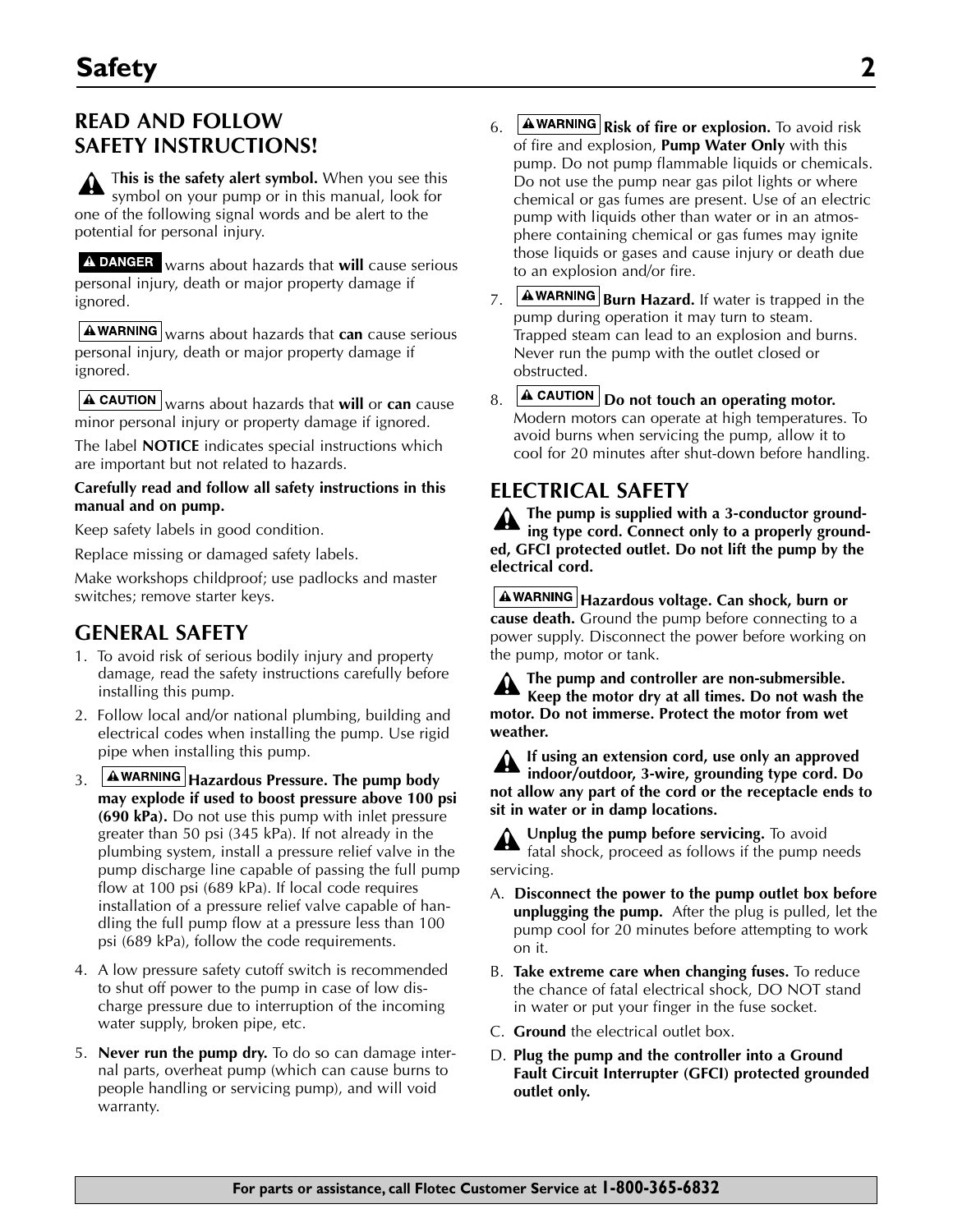## **Table of Contents 3**

#### *Thank you for purchasing a top quality, factory tested pump.*

#### **ATTACH ORIGINAL RECEIPT HERE FOR WARRANTY CONSIDERATION.**

### **Flotec Limited Warranty**

FLOTEC warrants to the original consumer purchaser ("Purchaser") of its products that they are free from defects in material or workmanship.

If within twelve (12) months from the date of the original consumer purchase any such product shall prove to be defective, it shall be repaired or replaced at FLOTEC's option, subject to the terms and conditions set forth below. Your original receipt of purchase is required to determine warranty eligibility.

#### **Exceptions to the Twelve (12) Month Warranty**

#### *Ninety (90) Day Warranty:*

If within ninety (90) days from original consumer purchase any Drill Pump, Pitcher Pump, or In-Line Water Filter Cartridge shall prove to be defective, it shall be replaced, subject to the terms set forth below.

#### *Two (2) Year Warranty:*

If within two (2) years from original consumer purchase any 1/3 HP Submersible Sump Pump or Model FP2800DCC shall prove to be defective, it shall be repaired or replaced at FLOTEC's option, subject to the terms and conditions set forth below.

#### *Three (3) Year Warranty:*

If within three (3) years from original consumer purchase any 4" Submersible Well Pump, PressureMate, or  $1/2$  HP Submersible Sump Pump, shall prove to be defective, it shall be repaired or replaced at FLOTEC's option, subject to the terms and conditions set forth below.

#### *Five (5) Year Warranty:*

If within five (5) years from original consumer purchase any Pre-Charge water system tank shall prove to be defective, it shall be repaired or replaced at FLOTEC's option, subject to the terms and conditions set forth below.

#### **General Terms and Conditions**

Purchaser must pay all labor and shipping charges necessary to replace product covered by this warranty. This warranty shall not apply to acts of God, nor shall it apply to products which, in the sole judgement of FLOTEC, have been subject to negligence, abuse, accident, misapplication, tampering, alteration; nor due to improper installation, operation, maintenance or storage; nor to other than normal application, use or service, including but not limited to, operational failures caused by corrosion, rust or other foreign materials in the system, or operation at pressures in excess of recommended maximums.

Requests for service under this warranty shall be made by returning the defective product to the Retail outlet or to FLOTEC as soon as possible after the discovery of any alleged defect. FLOTEC will subsequently take corrective action as promptly as reasonably possible. No requests for service under this warranty will be accepted if received more than 30 days after the term of the warranty.

This warranty sets forth FLOTEC's sole obligation and purchaser's exclusive remedy for defective products.

FLOTEC SHALL NOT BE LIABLE FOR ANY CONSEQUENTIAL, INCIDENTAL, OR CONTINGENT DAMAGES WHATSOEVER.

THE FOREGOING WARRANTIES ARE EXCLUSIVE AND IN LIEU OF ALL OTHER EXPRESS WARRANTIES. IMPLIED WARRANTIES, INCLUDING BUT NOT LIMITED TO THE IMPLIED WARRANTIES OF MERCHANTABILITY AND FITNESS FOR A PARTICULAR PURPOSE, SHALL NOT EXTEND BEYOND THE DURATION OF THE APPLICABLE EXPRESS WARRANTIES PROVIDED HEREIN. Some states do not allow the exclusion or limitation of incidental or consequential damages or limitations on how long an implied warranty lasts, so the above limitations or exclusions may not apply to you. This warranty gives you specific legal rights and you may also have other rights which vary from state to state.

**FLOTEC • P.O. Box 342 • Delavan, WI U.S.A. 53115 Phone: 1-800-365-6832 • Fax: 1-800-526-3757 E-Mail: info@flotecwater.com • Web Site: http://www.flotecwater.com**

#### **For parts or assistance, call Flotec Customer Service at 1-800-365-6832**

#### **Page**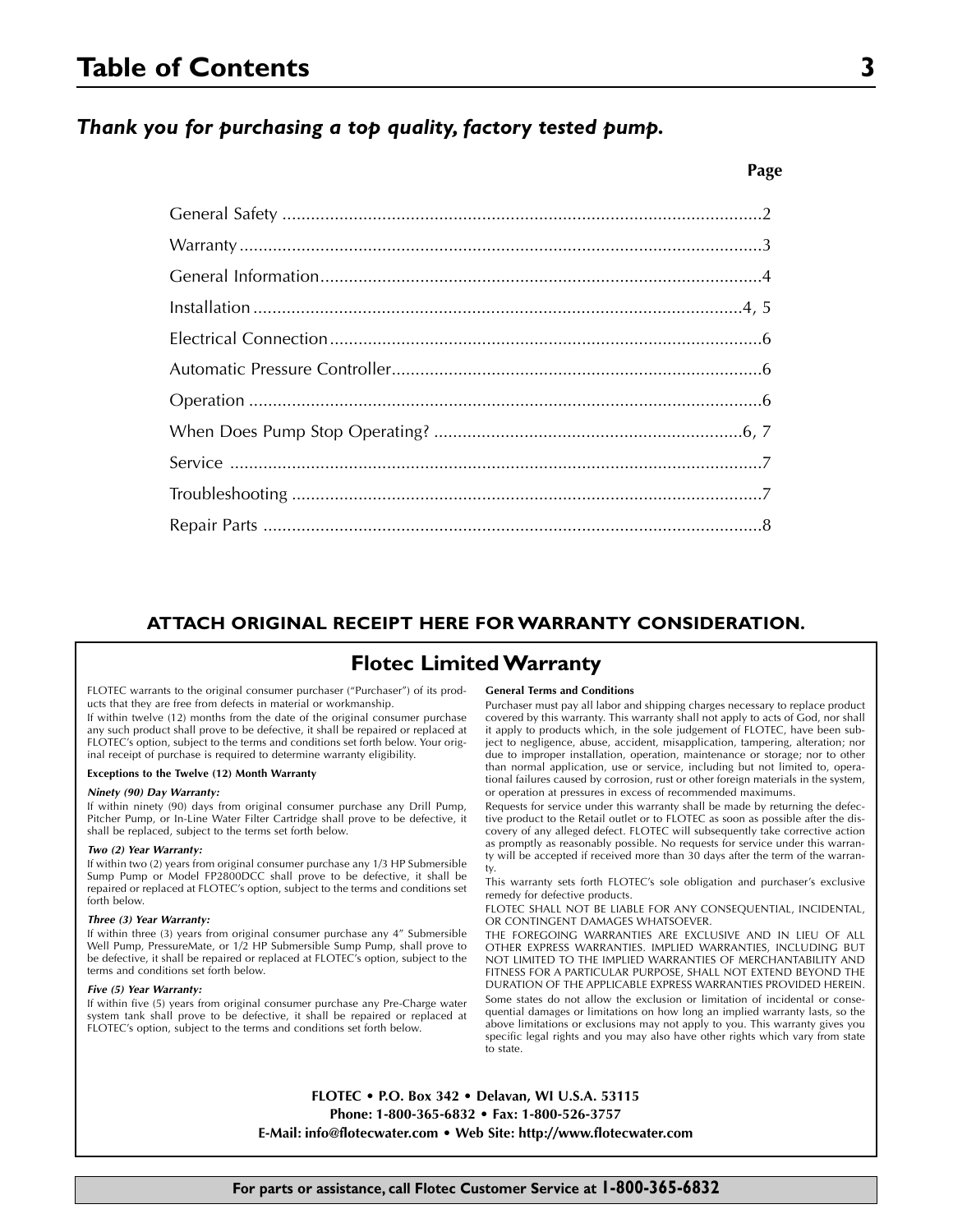Use the PressureMate® to boost city water pressure. Plumbing connections are described in this manual.

### **GENERAL INFORMATION**

- Pump only clean water with your PressureMate. To avoid clogging the pump and damaging the shaft seal, do not pump water containing solids, foreign material, sand, silt, or abrasives.
- If you are boosting the pressure from a well pump, be sure that the system check valves are tight. If the system pressure drops when the well pump is not running, the PressureMate may start and cycle. Excessive or rapid cycling may damage the motor and will void the warranty.
- Do not use pipe joint compound on pump ports; use only teflon tape to seal the threads. Pipe joint compound will damage the controller materials.

**NOTE:** The priming plug has an O-ring already installed and does not require sealing.

• Tighten all the piping joints to the pump hand tight plus 1-1/2 turns (not more).

Overtightening may break the pump and will void the warranty.

- Pipe and fittings to the pump should be at least nominal 1" diameter. Pipe or fittings less than 1" in diameter will reduce performance and may damage the pump through cavitation.
- Make sure that there are no air leaks or air pockets in the suction pipe. An air leak in the suction pipe may draw air in, although no water leaks out. Air leaks and air pockets will prevent the pump from priming properly, and can substantially reduce its performance.
- The pump mount should be level, solid, as near as possible to the water source, and protected against excess moisture and flooding.
- Use the shortest possible run for piping and the smallest possible number of fittings. Long pipe runs and numerous fittings increase friction and reduce the flow of water.
- Support the weight of the piping and pump.
- Do not allow the pump, pressure controller, or any system components to freeze. Freezing will damage the pump and void the warranty.
- Periodically inspect the pump, pressure controller, and system components.

**NOTE:** Local code may require a pressure relief valve or pressure regulator.

**A CAUTION** Risk of leaks and flooding. Do not use this pump with inlet pressure greater than 50 psi (345 kPa).

**AWARNING** Pressure hazard and risk of explosion. This pump can develop high pressure when operated with the discharge shut off or obstructed. For safe operation, we recommend the following:

If not already in the plumbing system, install a pressure relief valve in the pump discharge line capable of passing the full pump flow at 100 psi (689 kPa) (See Figure 2). If local code requires installation of a pressure relief valve capable of handling the full pump flow at a pressure less than 100 psi (689 kPa), follow the code requirements. Run the relief valve discharge to a floor drain or other drain that will give adequate runoff.



*Figure 1 – Do Not Run the Pump With Inlet Shut Off*



*Figure 2:Typical household booster installation. Purchase plumbing fittings separately. Consult code for relief valve/pressure regulator requirements.*

## **INSTALLATION**

**A CAUTION** Risk of flooding. Be sure that all plumbing and fittings are rated to withstand the system pressure which you expect the pump to generate.

- 1. Decide what's the best place to install the pump. Think about these things:
	- it must be near the main water supply line
	- the pump must be accessible
	- the power cord must reach a power outlet
	- the controller's LED lights must be visible
	- ease of plumbing
	- space saving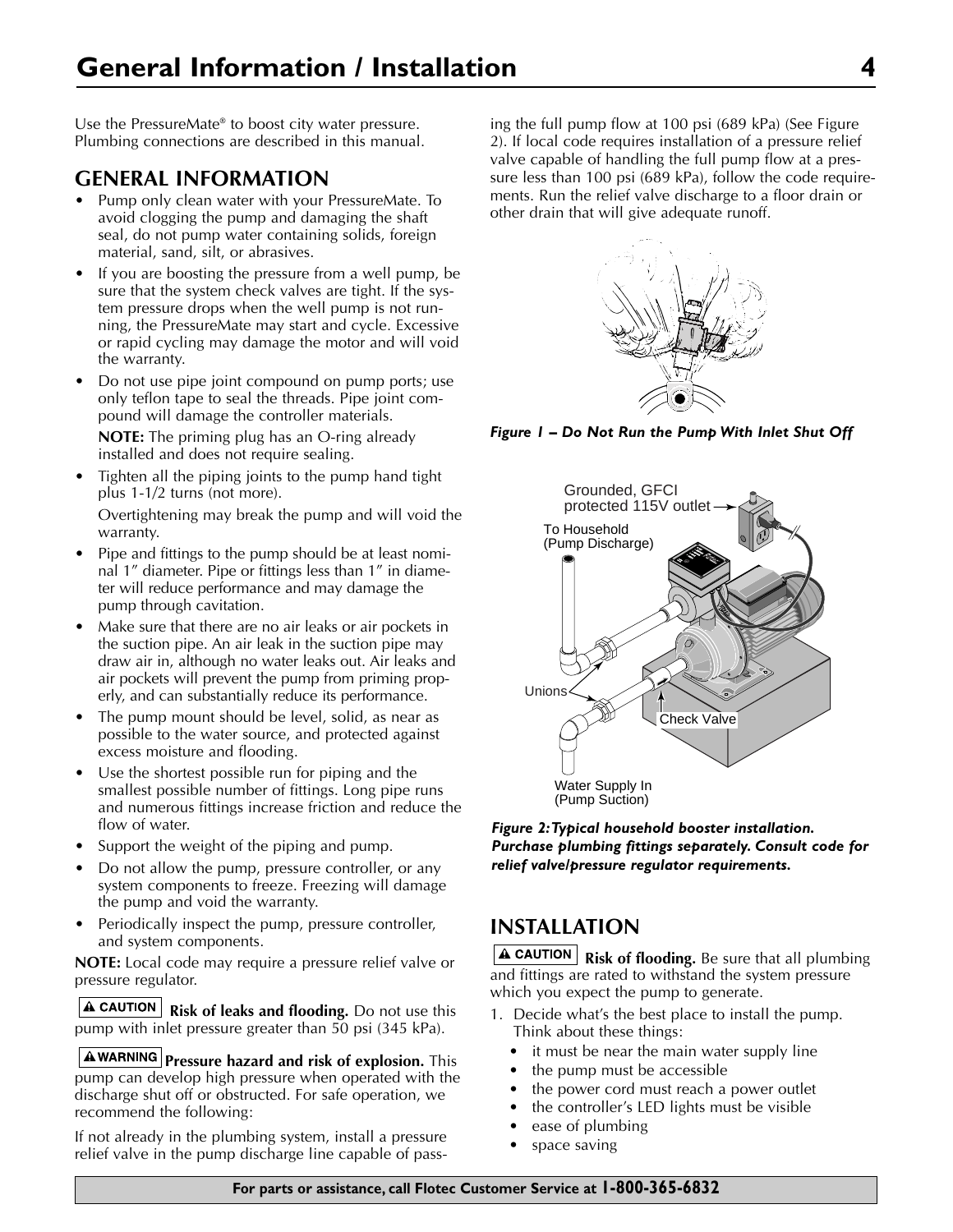**NOTE:** Installation of a low pressure safety cutoff switch on the pump discharge is recommended (and may be required by your local code) to shut off the power in case of low discharge pressure (caused by broken pipe, etc.).

- 2. Mount the pump on a solid base in the location you have decided on.
- 3. Choose a time that will allow you to shut off the water to the household while you install the PressureMate.
- 4. Shutoff the main water supply valve to the household.
- 5. Open any faucet to relieve water pressure in the plumbing. Once the water pressure is relieved, close the faucet.
- 6. READ STEP 6 COMPLETELY BEFORE STARTING TO WORK ON IT. You must remove a length of pipe from the main water supply line to allow installation of elbows for the PressureMate. The locations of the cuts must take into consideration the size of the elbows being used, the length of the threads in threaded joints or the overlap in glued or soldered joints, etc.. Position the elbows in line with the pump suction and discharge threads. There may be slight water leakage while cutting the pipe. Remove any burrs or shavings caused by the cutting tool.

**NOTE:** Galvanized pipe may not need to be cut. If there is a union close to the pump location, disassemble the union and remove (unscrew) pipe back past the pump location. Have new lengths of pipe cut and threaded to allow for the pump installation.

**NOTE:** Both female suction and male discharge ports have 1" NPT threads. Depending on your type of connection and the size of your home's piping, you may need to install adapters on the ports.

- 7. Once the short piece of pipe is removed, the piping above the cut can be drained to prevent water mess. Place a pail under the opening going to the household. Open the highest faucet in the system to let in air so the water can fall out of the pipes into the pail. Once it's drained, close the faucet.
- 8. Install the elbows in the main water supply line. Point them toward the pump.

**A WARNING Risk of burst hose and flooding.** Do not install with flexible hoses. Use only rigid piping that meets code.

9. Install piping from elbows to pump including a union in each line and a check valve in the pump suction line. The arrow on the check valve must point to the pump suction (see Figure 2). If not already in the plumbing system, install a pressure relief valve in the pump discharge line capable of passing the full pump flow at 100 psi (689 kPa). If local code requires installation of a pressure relief valve capable of handling the full pump flow at a pressure less than 100 psi (689 kPa), follow the code requirements. A low pressure safety cutoff switch should also be installed in the discharge line, and may be required by your local codes.

- 10.With all pipe and fittings installed and sealed, turn on the main water supply slowly to pressurize the system and check for leaks. If any leaks appear, turn the main valve off, open a faucet to relieve the pressure, and repair the leak. Repeat this step until there are no leaks in the system.
- 11. Open a faucet to release the air from the pipes and allow water to flow. When a steady stream of water flows out of the faucet, the pump is full of water and fully primed. Close the faucet.
- 12.Turn the controller knob to the desired pressure for the pump to turn on. The PressureMate comes factory preset at 30 psi (207 kPa), and we recommend starting there and adjusting it later according to your experience with the system.
- 13.Before continuing with the installation, see the sections of this manual titled "Electrical Connections", "Automatic Pressure Controller", "Normal Operation", and "When Does The Pump Stop Operating" for detailed information on how the system functions.
- 14.At this point, you can plug in the pump for the first time. When you plug in the power cord, the pump will start and run for 15 seconds regardless of the controller setting. If the inlet pressure is above the set point, the pump will stop after 15 seconds.
- 15.When the pump is running and after it shuts off automatically, the system is at the boosted pressures. Inspect the pipe and fittings again for water leaks. If any leaks appear, unplug the pump, turn the water main valve off, open a faucet to relieve the pressure and repair the leak. Repeat this step until there are no leaks in the system.



*Figure 3:Typical bypass piping needed to allow removal of pump for repair without shutting down household water system.*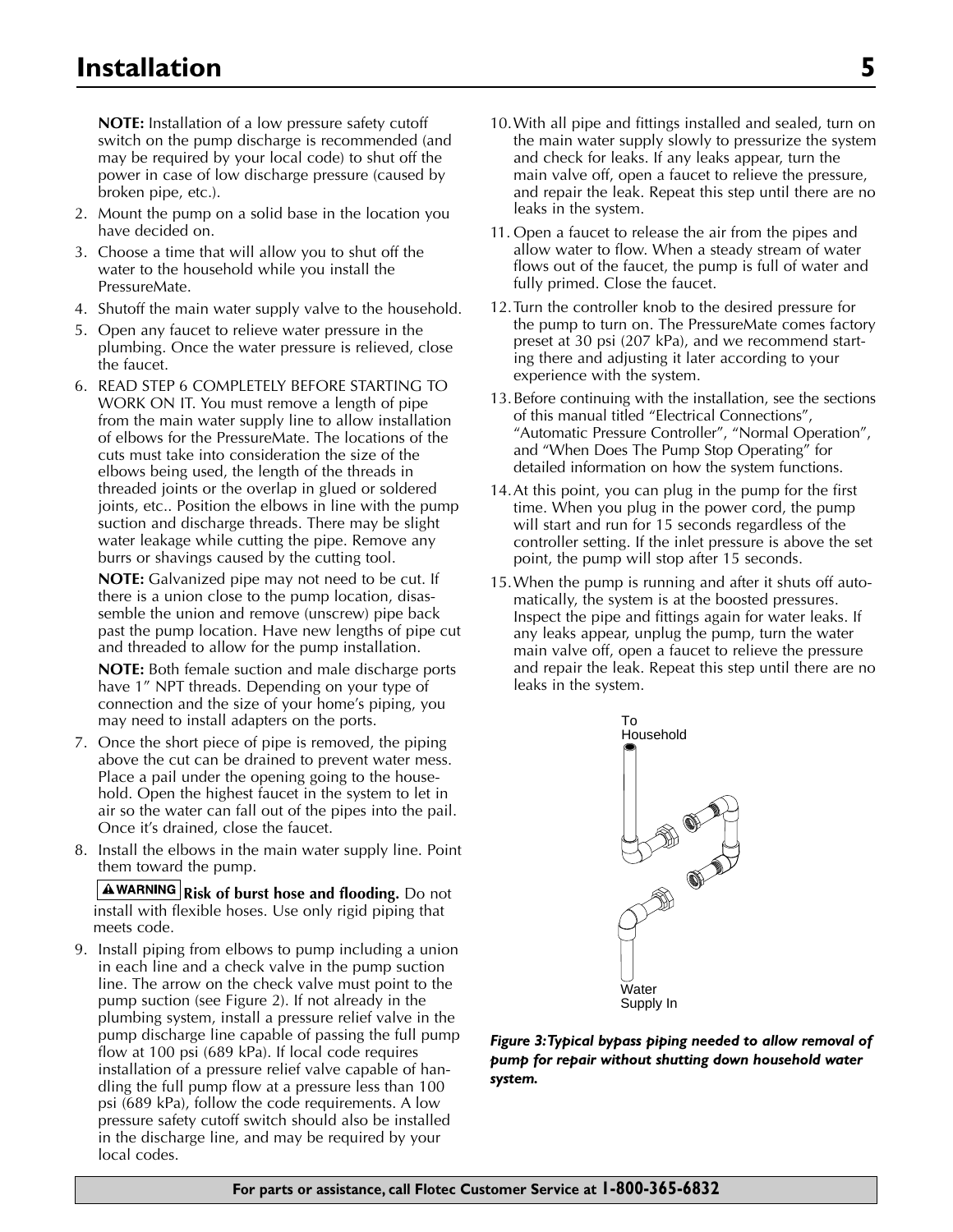## **ELECTRICAL CONNECTION**

**Hazardous voltage. Risk of dangerous or fatal electric shock. Plug the pump into a 115 Volt, 60 Cycle, Ground Fault Circuit Interrupter (GFCI) protected grounded outlet only. The pump is equipped with a 3-wire grounded cord and plug.** Do not modify or remove the plug. Make sure the outlet meets the National Electric Code or the Canadian Electrical Code, as applicable. To avoid dangerous electrical shock hazard, keep the cord dry at all times. See Figure 2.

### **AUTOMATIC PRESSURE CONTROLLER**

The Automatic Pressure Controller mounts on the pump. It protects against:

- Run-dry operation;
- Overheating;
- Frequent starts caused by small water losses in the system;
- Pressure drop.

The Automatic Pressure Controller features the following LEDs and controls:

"POWER ON" LED: indicates that the unit is electrically connected and that voltage is present. The pump is ready to operate.

"PUMP ON" LED: indicates that the pump is running and actually pumping water.

"WATER FAILURE" LED: indicates that no water is detected coming into the pump.

"TEMPERATURE FAILURE" LED: indicates that the temperature inside the pump has reached 158°F (70°C).



*Figure 4 - PressureMate Control Panel*

"Starting Pressure" dial: allows you to set the system pressure at 15 to 45 psi (103 to 310 kPa). The pump will start automatically when the system pressure drops below the pressure point which you have set on the "Starting Pressure" dial.

"Reset" button: resets any safeties which have tripped and allows the pump to restart.

**NOTE:** The unit will not respond if the 'RESET' button is held down. It must be pressed and released to activate the reset function.

## **NORMAL OPERATION OF THE PRESSUREMATE**

**A CAUTION Burn Hazard.** NEVER run the pump dry. Running the pump without water may cause pump to overheat and cause burns to persons handling the pump. It may also damage the impeller and may damage the seal, causing leaking or flooding, and will void the warranty. Fill the pump with water before starting it.

Make sure that the PressureMate has been properly installed, primed (see page 4), and that the suction pipe is unobstructed and open.

Turn the 'STARTING PRESSURE' dial to the minimum desired system pressure.

Plug in the pump. The 'POWER ON' and 'PUMP ON' lights will come on indicating, respectively, that voltage is present and that the pump is ready to operate.

The pump will start and will continue to operate until 15 seconds after the system pressure has risen past the setpoint on the "STARTING PRESSURE" dial and flow has stopped.

### **WHEN DOES THE PUMP STOP OPERATING?**

**Pressure Set-Point/No Flow:** The pump will stop operating and the 'PUMP ON' LED will go off 15 seconds after:

- The system pressure is above the point set by the STARTING PRESSURE dial, and
- The flow has stopped.

This is normal operation.

**Restart:** A water flow in the system greater than 1 GPM or a drop in pressure below the STARTING PRESSURE set-point will cause the pump to restart and the 'PUMP ON' LED to light up. The pump will continue to operate until 15 seconds after:

- It reaches the set pressure, and
- The flow stops.

**NOTE:** The 15-second delay in shutting off the pump prevents rapid cycling when water faucets are being turned on and off quickly (for example, when brushing teeth, etc.).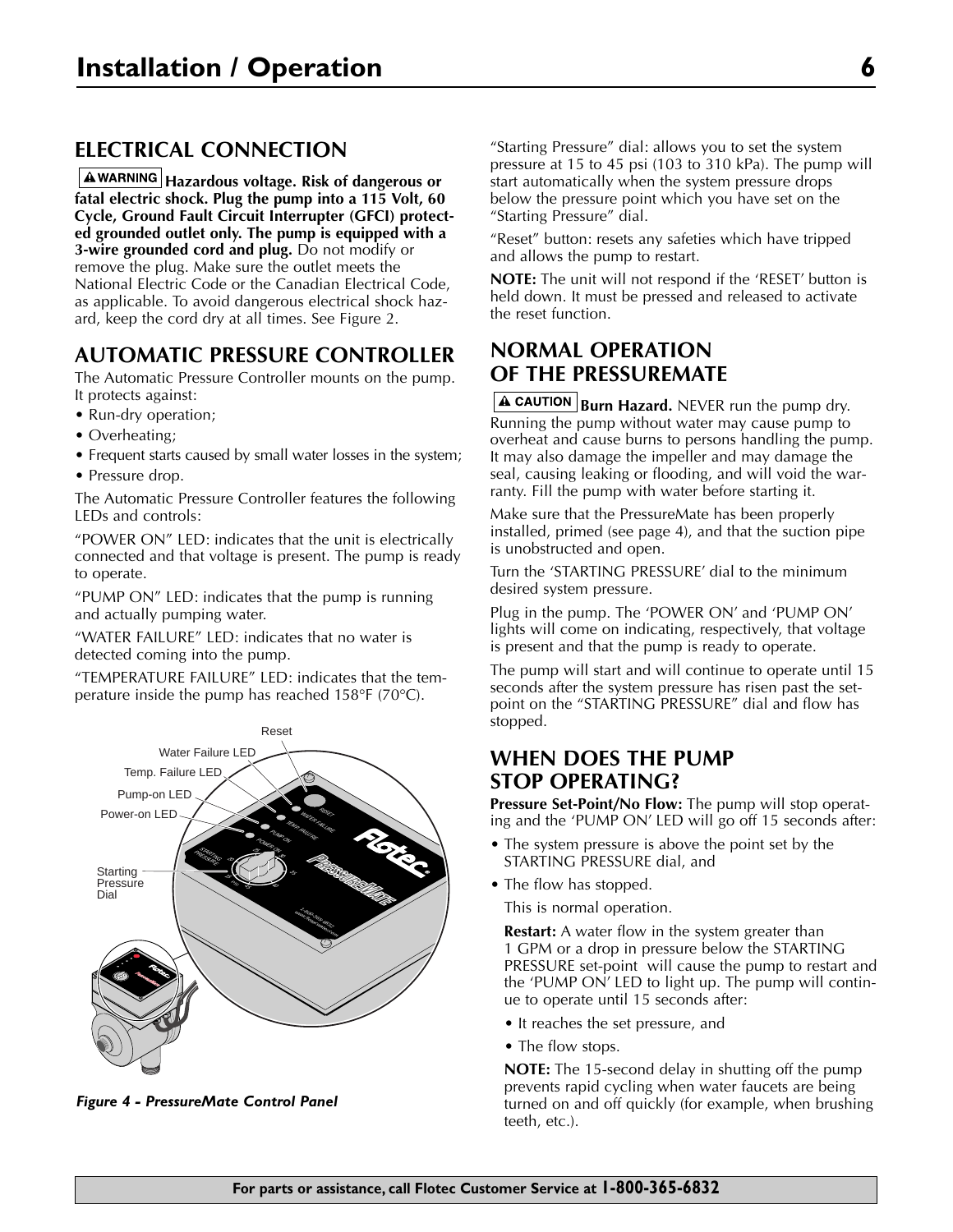**Pressure Drop/No Flow:** Normally, when the pump starts, it will very quickly generate pressure and sense flow. If there is no flow and the pressure does not rise, it senses a "no water" condition. It can also sense this during operation if the water supply to the pump fails. To protect the pump from running dry:

- 15 seconds after it detects "no water", the pump will stop operating,
- The 'PUMP ON' LED will go out, and
- The 'WATER FAILURE' LED will begin flashing.

**Restart:** Make sure that the suction line is not obstructed, and that it is connected to a water source.

- Press and release the 'RESET' button.
- The 'PUMP ON' LED should light up, and
- The 'WATER FAILURE' LED should stop flashing.

If flow is adequate, the pump will operate until 15 seconds after it reaches the set-point pressure and the flow stops.

**High Temperature:** When the water temperature inside the pump reaches 158°F (70°C),

- The pump will stop operating,
- The 'PUMP ON' LED will go out, and
- The 'TEMPERATURE FAILURE' LED will begin flashing.

**Restart:** Wait 20 minutes to let the water temperature drop below  $104^{\circ}F$  (40 $^{\circ}C$ ):

• Make sure that the pump is supplied with water and that the flow is unobstructed.

- Press and release the 'RESET' button.
- The 'PUMP ON' LED should light up, and
- The 'TEMPERATURE FAILURE' LED should stop flashing.
- If not, let it cool some more and retry
- **NOTE:** If the pump continues to run hot, shut it off and call Flotec Customer Service at 1-800-365-6832.

### **LUBRICATION**

The motor is lubricated at the factory for the life of the bearings. The pump seal is water cooled and self lubricating.

## **PUMP SERVICE**

A WARNING Hazardous voltage. Can shock, burn, or cause death. Unplug the pump and controller before servicing them. Do not handle the pump or controller or attempt to work on the pump with wet hands or while standing on a wet or damp floor.

The motor has an auto-reset thermal overload protector. If the motor overheats, the overload will cut off the power to prevent damage and will reset after the motor cools. If the overload trips repeatedly, check the pump for the cause (low voltage, a clogged impeller, etc.).

| <b>SYMPTOM</b>                                                                                                                                        | <b>POSSIBLE CAUSE(S)</b>                                                                                                             | <b>CORRECTIVE ACTION</b>                                                                                                                                                                                                                                                                |
|-------------------------------------------------------------------------------------------------------------------------------------------------------|--------------------------------------------------------------------------------------------------------------------------------------|-----------------------------------------------------------------------------------------------------------------------------------------------------------------------------------------------------------------------------------------------------------------------------------------|
| Motor will not run                                                                                                                                    | Fuse is blown or circuit breaker tripped<br>Power cord not plugged in                                                                | DISCONNECT POWER; Replace fuse or reset circuit breaker.<br>Plug into 115 Volt grounded outlet.                                                                                                                                                                                         |
| Motor runs hot and<br>overload kicks off or<br>motor does not run<br>and only hums                                                                    | Voltage is too low<br>Impeller not moving freely                                                                                     | Check voltage being supplied to pump.<br>Check that impeller moves freely and is not clogged.                                                                                                                                                                                           |
| Motor runs but no<br>water is delivered*<br>* (Note: Unplug)<br><i>pump</i> ; then open<br>faucets and see if<br>water is flowing<br>through system). | Improper priming<br>Clogged water filter<br>Discharge valve closed<br>Pipe size too small<br>Impeller is plugged<br>Pipes are frozen | Re-prime according to instructions.<br>Stop pump, shut off water, and change filter cartridge. Filter should be<br>installed on discharge side of pump.<br>Open valve.<br>Re-pipe using pipe of the same size as suction and discharge ports on pump.<br>Clean impeller.<br>Thaw pipes. |
| *Pump does not<br>deliver water to full<br>capacity                                                                                                   | Corroded pipes<br>Piping is too small in size<br>Pump not being supplied with<br>enough water<br>Low voltage                         | Replace with plastic or new steel pipe.<br>Re-pipe using pipe the same size as suction and discharge ports on pump.<br>Enlarge inlet pipe; check well pump system.<br>Make sure outlet is at 115 Volts.                                                                                 |

## **TROUBLESHOOTING**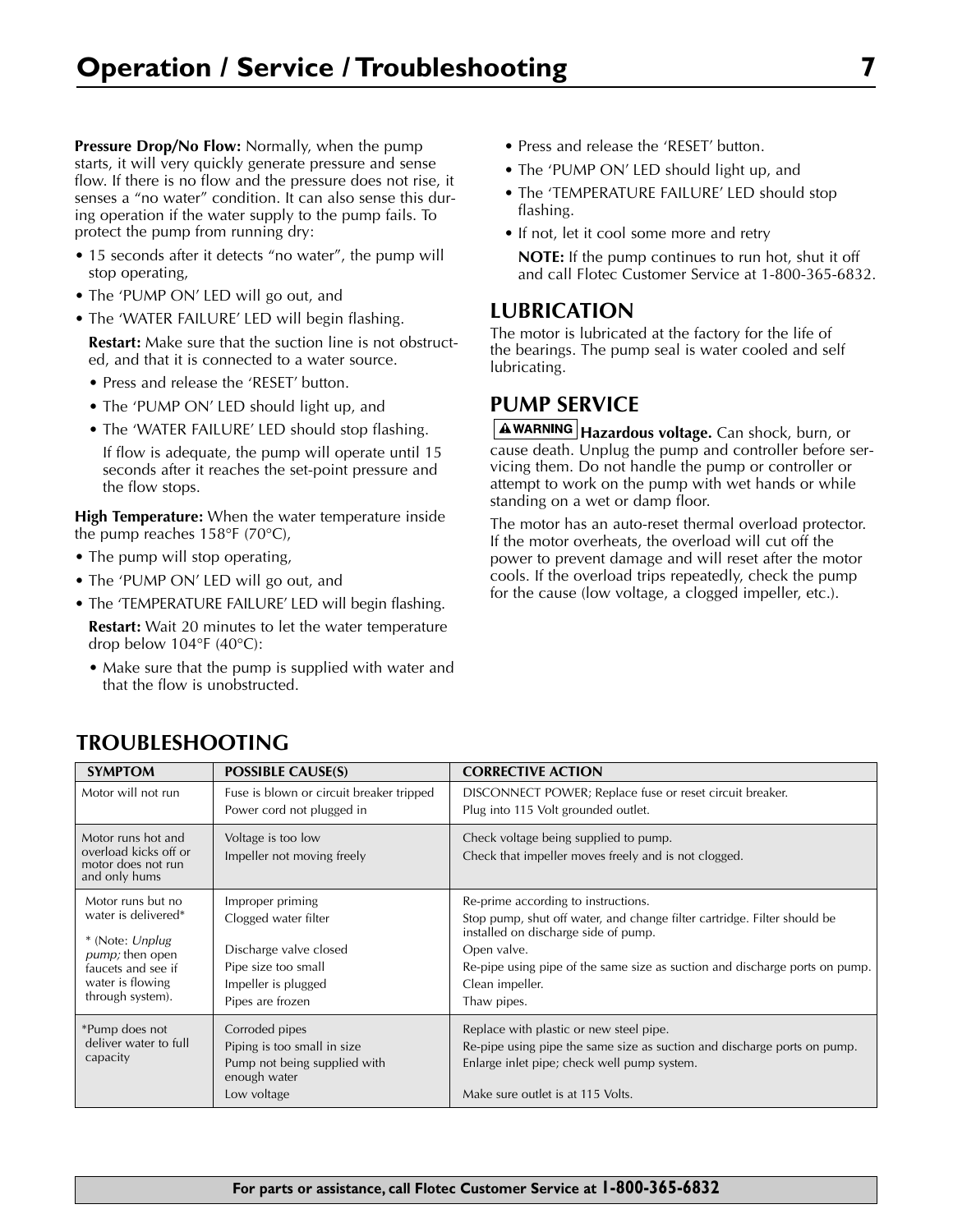

| Model FP4815 |  |
|--------------|--|
|--------------|--|

| Key<br>No. | Part<br><b>Description</b>     | No.<br><b>Used</b> | <b>FP4815</b><br>$1/2$ HP |
|------------|--------------------------------|--------------------|---------------------------|
|            | Pump Body Kit (includes Bolts) |                    | FPP1801                   |
| 2          | Internal Parts Kit             |                    | FPP1870                   |
| 3          | Capacitor                      |                    | 171P5750                  |
| 4          | Wiring Box/Cover/Gasket Kit    |                    | FPP1802                   |
| 5          | Fan Guard                      |                    | 721S1090                  |
| 6          | Shaft Seal and O-Ring Kit      |                    | FPP1850                   |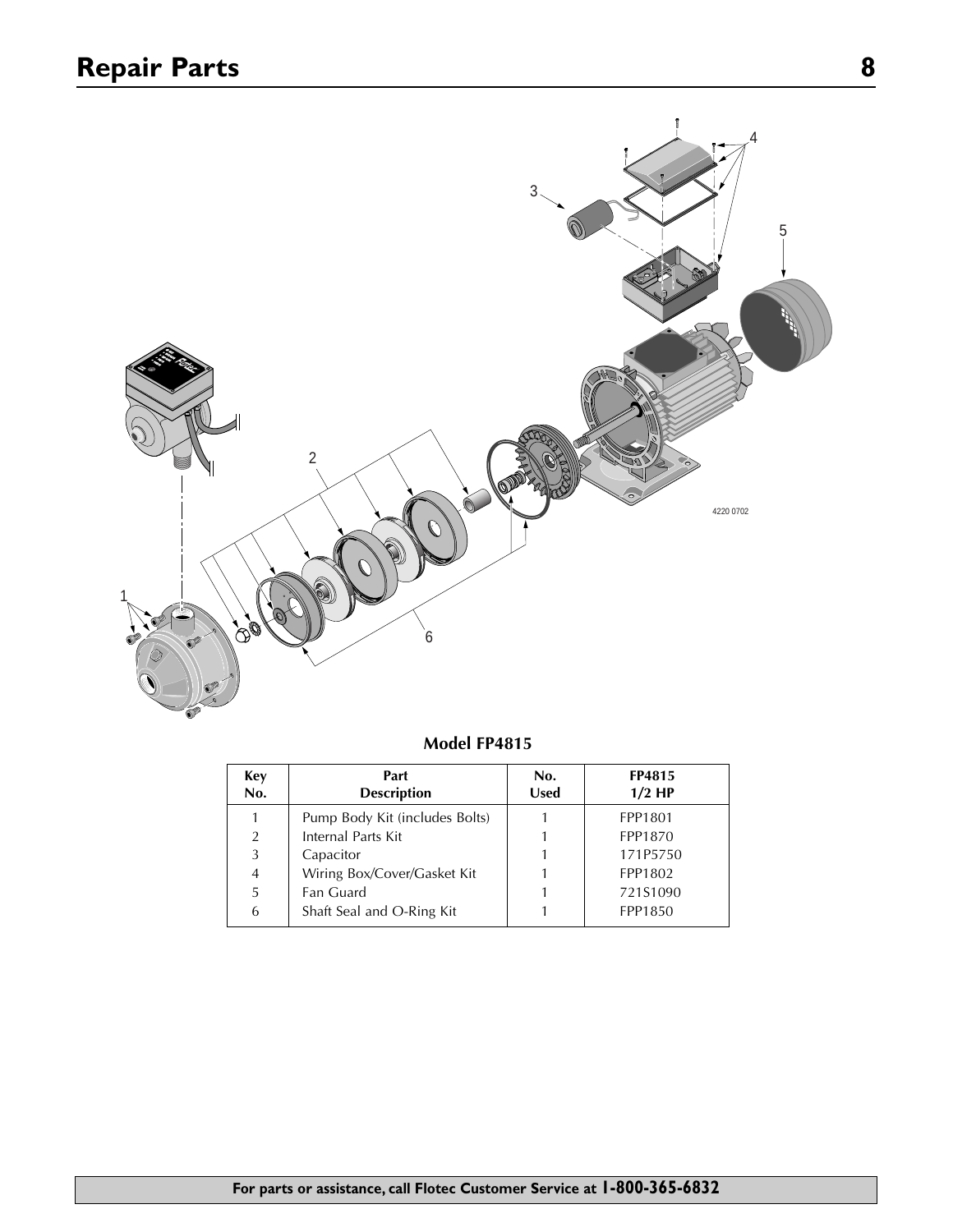## **LIRE TOUTES CES CONSIGNES DE SÉCURITÉ ET LES RESPECTER!**

**Ce symbole indique qu'il faut être prudent.** Lorsque ce symbole apparaît sur la pompe ou dans cette Notice, rechercher une des mises en garde qui suivent, car elles indiquent un potentiel possible de blessures corporelles.

A DANGER avertit d'un danger qui causera des blessures corporelles, la mort ou des dommages matériels importants si on l'ignore.

**A AVERTISSEMENT** avertit d'un danger qui risque de causer des blessures corporelles, la mort ou des dommages matériels importants si on l'ignore.

**ATTENTION** avertit d'un danger qui **causera** ou qui ris-<br> **A ATTENTION** avertit d'un danger qui **causera** ou qui ris-<br> **A ATTENTION quera** de causer des blessures corporelles, la mort ou des dommages matériels importants si on l'ignore.

Le mot **NOTA** indique des instructions spéciales et importantes n'ayant aucun rapport avec les dangers.

#### **Lire attentivement toutes les consignes de sécurité contenues dans cette Notice et collées sur la pompe.**

Garder les autocollants de sécurité en bon état; les remplacer s'ils manquent ou s'ils ont été endommagés.

Rendre les ateliers à l'épreuve des enfants; poser des cadenas et des interrupteurs principaux; enlever la clé des démarreurs.

# **CONSIGNES DE SÉCURITÉ GÉNÉRALES**

- 1. Pour éviter tout risque de blessures corporelles graves et de dommages matériels importants, lire attentivement ces consignes de sécurité avant de procéder à l'installation de la pompe.
- 2. Pour installer cette pompe, respecter les codes de la plomberie, du bâtiment et de l'électricité de la municipalité et du gouvernement fédéral. Pour installer cette pompe, n'utiliser que des tuyaux rigides.
- 3. **A AVERTISSEMENT** Pression dangereuse. Le corps de la **pompe risque d'exploser si la pompe est utilisée pour augmenter la pression à plus de 689 kPa (100 lb/po²).** Sur la tuyauterie de refoulement, poser une soupape de sûreté qui permettra d'évacuer tout le débit de la pompe à une pression de 689 kPa (100 lb/po2 ). Si cet énoncé est contraire aux codes, respecter ce qui est stipulé par les codes. Ne pas utiliser cette pompe si la pression d'arrivée de l'eau est supérieure à 345 kPa (50 lb/po²).
- 4. Il est recommandé d'utiliser un disjoncteur de sécurité basse pression pour couper le courant alimentant la pompe au cas où la pression de refoulement chuterait suite à une interruption de l'arrivée de l'eau d'alimentation, à un tuyau brisé, etc.
- 5. **Ne jamais faire fonctionner la pompe à sec**, sinon ses pièces internes risquent d'être endommagées, la pompe risque de surchauffer (et les personnes qui manipuleront ou interviendront sur la pompe risqueront d'être brûlées). De plus, cette pratique annule la garantie.
- 6. **A AVERTISSEMENT** Risque d'incendie ou d'explosion. Pour empêcher tout risque d'incendie ou d'explosion, **ne pomper que de l'eau avec cette pompe.** Ne pas pomper de liq-

uides inflammables ni de produits chimiques. Ne pas utiliser cette pompe près de veilleuses fonctionnant au gaz, ni en présence de vapeurs de produits chimiques, d'essence ou de tout autre produit inflammable. L'utilisation d'une électropompe pour pomper des liquides autres que de l'eau ou dans une atmosphère contenant des vapeurs de produits chimiques, d'essence ou de tout autre produit inflammable risque d'enflammer ces liquides ou ces vapeurs et de causer des blessures, voire la mort, suite à une explosion et/ou à un incendie.

- 7. **A AVERTISSEMENT** Risque de brûlures. Si de l'eau reste emprisonnée dans la pompe pendant qu'elle fonctionne, cette eau risque de se transformer en vapeur. La vapeur emprisonnée dans la pompe risque de provoquer une explosion et des brûlures. Ne jamais faire fonctionner la pompe si son refoulement est fermé ou obstrué.
- 8. **A ATTENTION** Ne pas toucher un moteur pendant qu'il **fonctionne.** Les moteurs modernes sont conçus pour fonctionner par des températures élevées. Pour ne pas se brûler pendant qu'on intervient sur la pompe, toujours la laisser refroidir pendant au moins 20 minutes après l'avoir arrêtée et avant de la manipuler.

### **CONSIGNES DE SÉCURITÉ CONCERNANT L'ÉLECTRICITÉ**

**Cette pompe est livrée avec un cordon électrique à 3 conducteurs, dont un de mise à la terre. Ne brancher ce cordon électrique que dans une prise de courant adéquatement mise à terre et protégée par un disjoncteur de fuite à la terre. Ne pas lever cette pompe par son cordon électrique.**

 $A$  AVERTISSEMENT Tension dangereuse. Risque de secousses **électriques, de brûlures, voire de mort.** Mettre cette pompe à la terre avant de la brancher sur le courant électrique. Couper le courant avant d'intervenir sur la pompe, le moteur ou le réservoir.

**Cette pompe et son servorégulateur ne sont pas submersibles. Toujours garder le moteur sec. Ne pas le laver. Ne pas l'immerger. Le protéger contre la pluie.**

**Si on doit utiliser un cordon prolongateur, n'utiliser qu'un cordon prolongateur à 3 conducteurs dont un de mise à la terre et approuvé pour l'utilisation intérieure et extérieure. Ne permettre à aucune partie du cordon prolongateur ni à sa fiche et à sa prise de reposer dans l'eau ou dans un endroit humide.**

**Avant d'intervenir sur la pompe, la débrancher de la prise de courant.** Pour éviter de subir des secousses électriques mortelles si on doit intervenir sur la pompe, procéder comme il est indiqué ci-dessous.

- A. **Couper le courant alimentant la prise de courant avant d'intervenir sur la pompe.** Après avoir débranché la fiche du cordon électrique de la prise de courant, attendre au moins 20 minutes avant d'intervenir sur la pompe afin de la laisser refroidir.
- B. **Il faut être extrêmement prudent lorsqu'on remplace un fusible.** Pour réduire les possibilités de secousses électriques mortelles, NE PAS se tenir dans l'eau et ne pas mettre de doigt dans la douille du fusible.
- C. **Mettre à la terre** la boîte de sortie de la prise de courant.
- D. **Ne brancher la pompe et son servorégulateur que dans une prise de courant adéquatement mise à la terre protégée par un interrupteur de fuite à la terre.**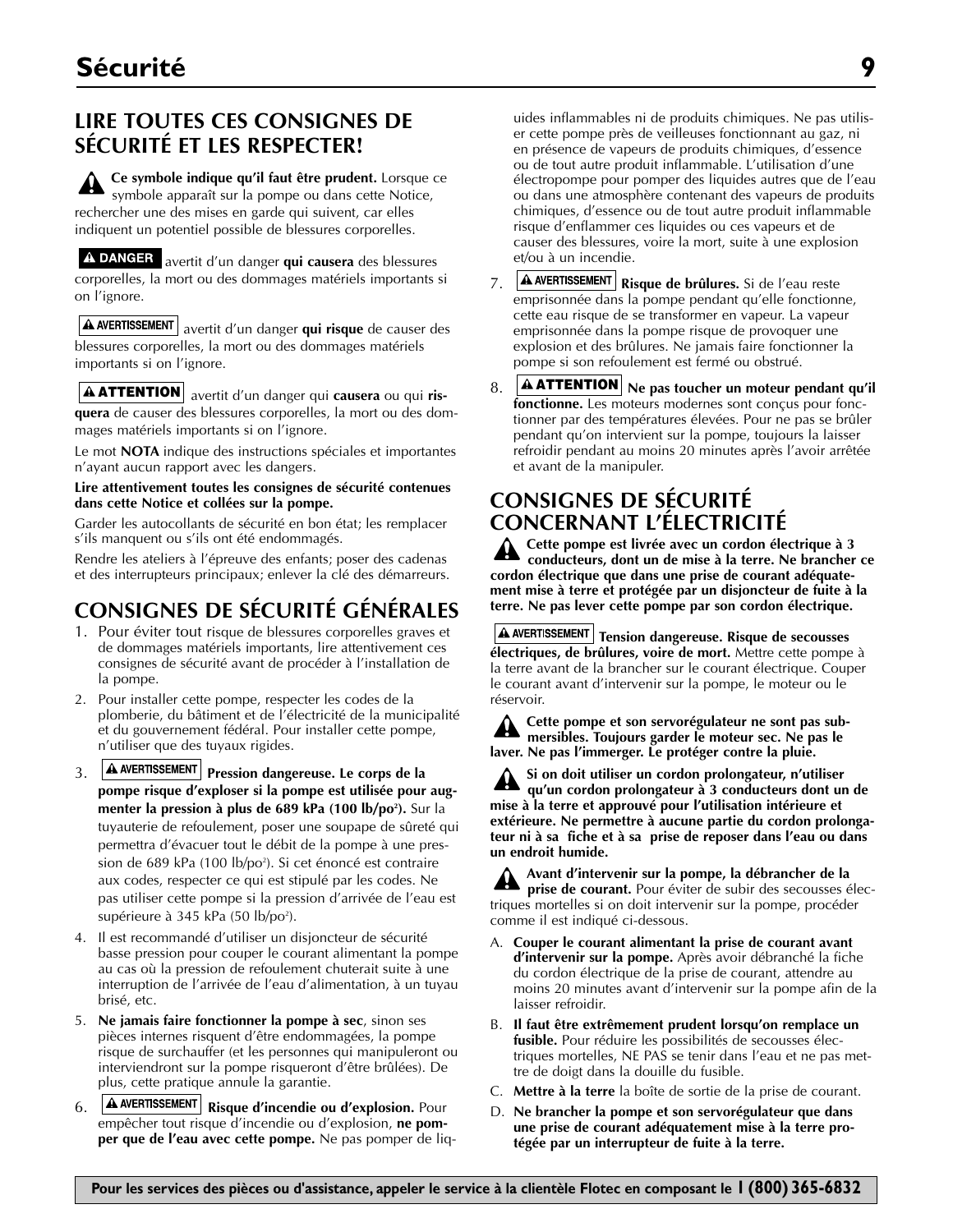### *Merci d'avoir acheté une pompe de qualité supérieure, mise à l'essai à l'usine.*

#### **ATTACHER LE REÇU D'ORIGINE ICI À DES FINS DE GARANTIE**

#### **Garantie limitée Flotec**

FLOTEC garantit à l'acheteur-utilisateur initial de ses produits ("Acheteur") contre tout défaut de fabrication et de matériaux.

Tout produit reconnu défectueux dans les douze (12) mois qui suivent la date d'achat d'origine sera remplacé ou réparé à la discrétion de FLOTEC, selon les conditions stipulées ci-dessous. La preuve d'achat est exigée pour déterminer l'admissibilité à la garantie.

#### **Exceptions à la garantie de douze (12) mois**

*Garantie de quatre-vingt-dix (90) jours :*

Si, dans les quatre-vingt-dix (90) jours à compter de la date d'achat par le consommateur d'origine, une pompe adaptable sur perceuse, une pompe d'amorçage ou une cartouche de filtre à eau en ligne s'avérait être défectueuse, elle sera remplacée, conformément aux conditions stipulées ci-dessous.

#### *Garantie de deux (2) ans :*

Si, dans les deux (2) ans à compter de la date d'achat par le consommateur d'origine, une pompe d'assèchement submersible de 1/3 ch ou modèle de FP2800DCC s'avérait être défectueuse, elle sera réparée ou remplacée, au choix de FLOTEC, conformément aux termes et conditions stipulés ci-dessous.

#### *Garantie de trois (3) ans :*

Si, dans les trois (3) ans à compter de la date d'achat par le consommateur d'origine, une pompe de puits submersible de 4 pouces ou une pompe d'assèchement submersible de 1/2 ch s'avérait être défectueuse, elle sera réparée ou remplacée, au choix de FLOTEC, conformément aux termes et conditions stipulés cidessous.

#### *Garantie de cinq (5) ans :*

Si, dans les cinq (5) ans à compter de la date d'achat par le consommateur d'origine, un réservoir de système d'eau préchargé s'avérait être défectueux, il sera réparé ou remplacé, au choix de FLOTEC, conformément aux termes et conditions stipulés ci-dessous.

#### **Conditions générales**

L'Acheteur s'engage à payer tous les frais de main-d'œuvre et d'expédition nécessaires au remplacement du produit couvert par la garantie. Cette garantie ne couvrira pas les cas de force majeure, et ne s'appliquera pas aux produits qui, du seul avis de FLOTEC, ont fait l'objet de négligence, d'utilisation abusive ou incorrecte, d'accident, de modification ou d'altération ; ni aux produits qui n'ont pas été installés, utilisés, entreposés ou entretenus correctement ; ni à ceux qui n'ont pas été utilisés ou entretenus normalement, y compris, mais sans s'y limiter, aux produits ayant des pannes de fonctionnement causées par la corrosion, la rouille ou autre corps étranger dans le système, ou à des pro-duits ayant fonctionné à des pressions dépassant la limite maximale recommandée.

Les demandes de service en vertu de la présente garantie seront faites en retournant le produit défectueux au détaillant ou à FLOTEC dès la découverte de tout défaut allégué. FLOTEC prendra alors les mesures correctives aussi rapidement qu'il est raisonnablement possible. Aucune demande de service en vertu de la présente garantie ne sera acceptée si elle est reçue plus de 30 jours après l'expiration de la dite garantie.

La présente garantie énonce la totalité des obligations de FLOTEC et le seul recours possible de l'Acheteur dans le cas de produits défectueux.

FLOTEC NE SERA TENU RESPONSABLE D'AUCUN DOMMAGE INDIRECT, ACCIDENTEL OU FORTUIT QUEL QU'IL SOIT.

LES PRÉSENTES GARANTIES SONT EXCLUSIVES ET TIENNENT LIEU DE TOU-TE AUTRE GARANTIE EXPRESSE. LES GARANTIES IMPLICITES, Y COMPRIS, MAIS SANS S'Y LIMITER, LES GARANTIES IMPLICITES AYANT TRAIT À LA COMMERCIABILITÉ ET À L'ADAPTATION À UN USAGE PARTICULIER, NE DÉ-PASSERONT PAS LA DURÉE DES GARANTIES EXPRESSES APPLICABLES STI-PULÉES DANS LES PRÉSENTES.

Certaines provinces n'autorisent pas d'exclure ou de limiter les dommages fortuits ou indirects ou de limiter la durée d'une garantie implicite ; il se peut donc que les limitations ou exclusions ci-dessus ne s'appliquent pas à votre cas. La présente garantie vous donne des droits juridiques spécifiques et vous pouvez en avoir d'autres qui varient d'une province à l'autre.

**FLOTEC • P.O. Box 342 • Delavan, WI U.S.A. 53115 Téléphone: 1-800-365-6832 • Télécopieur: 1-800-526-3757 Courrier électronique: info@flotecwater.com • Site Web: http://www.flotecwater.com**

**Pages**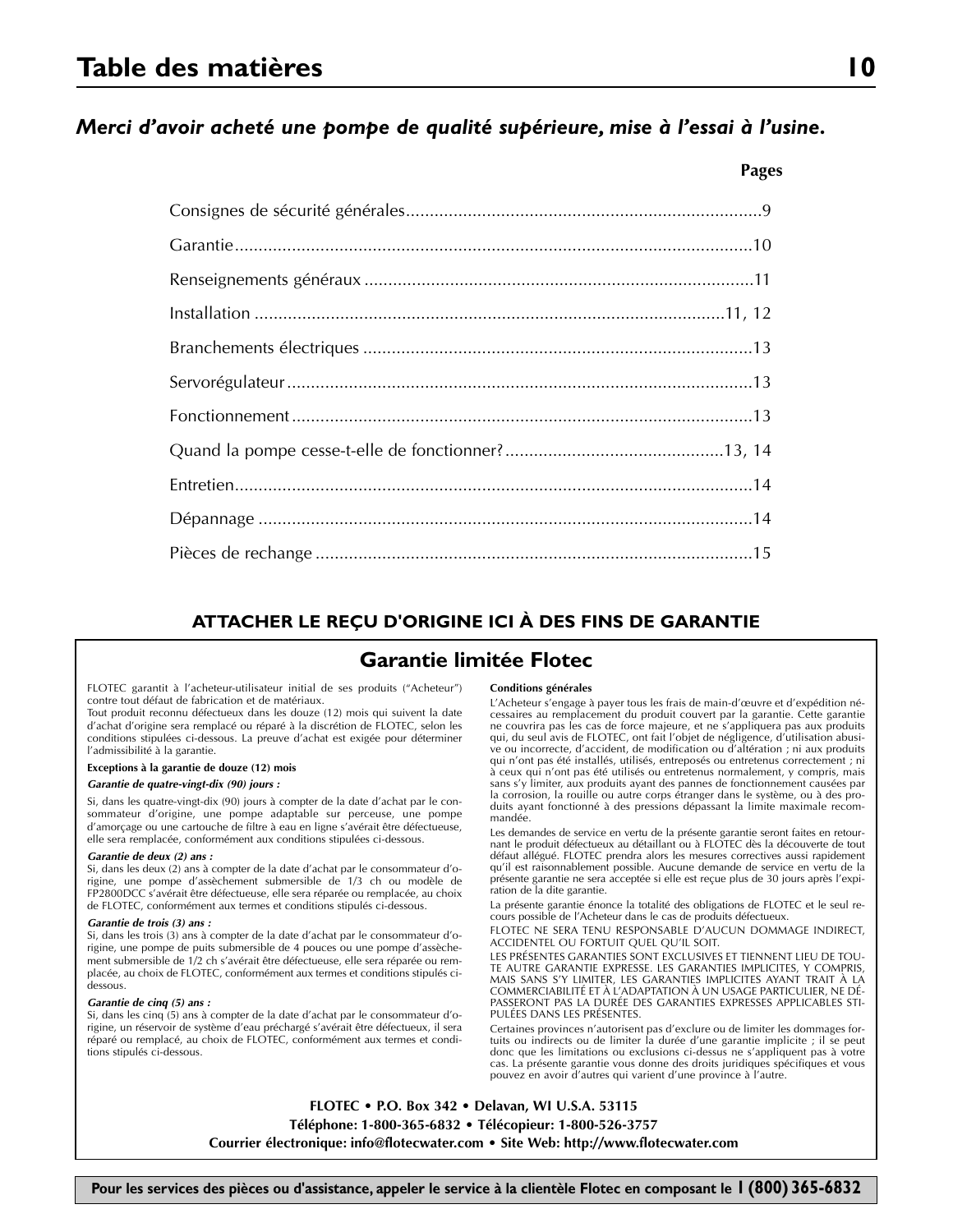Utiliser cette pompe PressureMate® pour augmenter la pression de l'eau fournit par la municipalité. Les branchements de la tuyauterie sont décrits dans cette Notice.

## **RENSEIGNEMENTS GÉNÉRAUX**

- Ne pomper que de l'eau propre avec cette pompe PressureMate®. Pour ne pas boucher la pompe et pour ne pas endommager le joint de son arbre, ne pas pomper d'eau contenant des matières solides, des corps étrangers, du sable, du limon ou des substances abrasives.
- Si on doit augmenter la pression de l'eau pompée d'un puits, s'assurer que les clapets de non-retour du système sont bien serrés. Si la pression du système chute pendant que la pompe du puits ne fonctionne pas, la pompe PressureMate® peut démarrer et s'arrêter continuellement. Des démarrages et des arrêts rapides ou excessifs de la pompe PressureMate risquent d'endommager son moteur, ce qui annulera la garantie.
- Ne pas utiliser de pâte pour raccords filetés sur les orifices filetés de la pompe. N'utiliser que du ruban d'étanchéité au téflon pour rendre étanches ces filets. Les pâtes d'étanchéité pour raccords filetés endommageront les matériaux du servorégulateur.

**NOTA :** Le bouchon d'amorçage est déjà doté d'un joint torique; il n'est donc pas nécessaire de le rendre étanche.

- Serrer à la main tous les raccords et tous les tuyaux branchés sur la pompe, puis les serrer de 1 1/2 tour de plus au maximum.
- Un serrage excessif de ces raccords et de ces tuyaux risque de briser la pompe, ce qui annulera la garantie.
- Le diamètre nominal minimum des tuyaux et des raccords branchés sur la pompe doit être d'au moins 1 pouce. Des tuyaux et des raccords ayant un diamètre inférieur à 1 pouce diminueront le débit, ce qui risque d'endommager la pompe suite à une cavitation.
- S'assurer qu'il n'y a pas de prises d'air ni de poches d'air dans le tuyau d'aspiration. Toute prise d'air dans le tuyau d'aspiration aspirera de l'air, sans toutefois que l'eau coule par cette prise d'air. Toute prise d'air et toute poche d'air empêcheront la pompe de s'amorcer adéquatement, ce qui risquera de diminuer considérablement son débit.
- Le socle sur lequel la pompe sera posée doit être de niveau, bien solide et aussi près que possible de la source d'eau. Il doit également être protégé contre toute humidité et inondation excessives.
- Utiliser la plus courte longueur de tuyau possible et le moins possible de raccords. De grandes longueurs de tuyau et de nombreux raccords augmentent le frottement, ce qui diminue le débit de la pompe.
- Supporter le poids de la tuyauterie et de la pompe.
- Ne pas permettre à la pompe, à son servorégulateur ni aux composants de système de geler. Le gel endommagera la pompe et la garantie sera annulée.
- Périodiquement, inspecter la pompe, le servorégulateur et les composants du système.

**NOTA :** Les codes de la municipalité exigent peut-être l'utilisation d'une soupape de sûreté ou d'un régulateur de pression.

**Risque de fuite et d'inondation.** Ne pas **ATTENTION** utiliser cette pompe si la pression d'arrivée de l'eau est supérieure à 345 kPa (50 lb/po<sup>2</sup>).

**A** AVERTISSEMENT Pression dangereuse et risque d'explosion. Cette pompe peut développer des pressions extrêmement élevées pendant qu'elle fonctionne si son refoulement est fermé ou obstrué. Pour utiliser cette pompe en toute sécurité, nous recommandons de respecter ce qui suit :

Sur la tuyauterie de refoulement, poser une soupape de sûreté qui permettra d'évacuer tout le débit de la pompe à une pression de 689 kPa (100 lb/po2 ). Amener le tuyau de refoulement branché sur la soupape de sûreté jusqu'à un renvoi à l'égout de plancher ou jusqu'à tout autre renvoi à l'égout qui assurera une évacuation adéquate.



*Figure 1 – Ne pas faire fonctionner la pompe si l'arrivée est fermée*



*Figure 2 : Installation type d'une pompe de surpression dans une habitation. Les raccords des tuyaux doivent être achetés séparément. Consulter les codes pour savoir quelle soupape de sûreté/quel régulateur de pression doivent être utilisés.*

## **INSTALLATION**

**A CAUTION** Risque d'inondation. S'assurer que tous les tuyaux et que tous les raccords utilisés sont certifiés pour supporter les pressions que la pompe du système peut produire.

- 1. Décider du meilleur emplacement pour installer la pompe. Dans cette optique, il faudra considérer ce qui suit :
	- La pompe doit être posée le plus près possible de la conduite principale d'arrivée d'eau
	- On doit pouvoir accéder facilement à la pompe
	- Une prise de courant doit être assez proche pour que le cordon puisse y être branché
	- Les témoins électroluminescents du servorégulateur doivent être visibles.
	- On doit pouvoir facilement brancher la tuyauterie sur la pompe
	- La pompe doit prendre le moins de place possible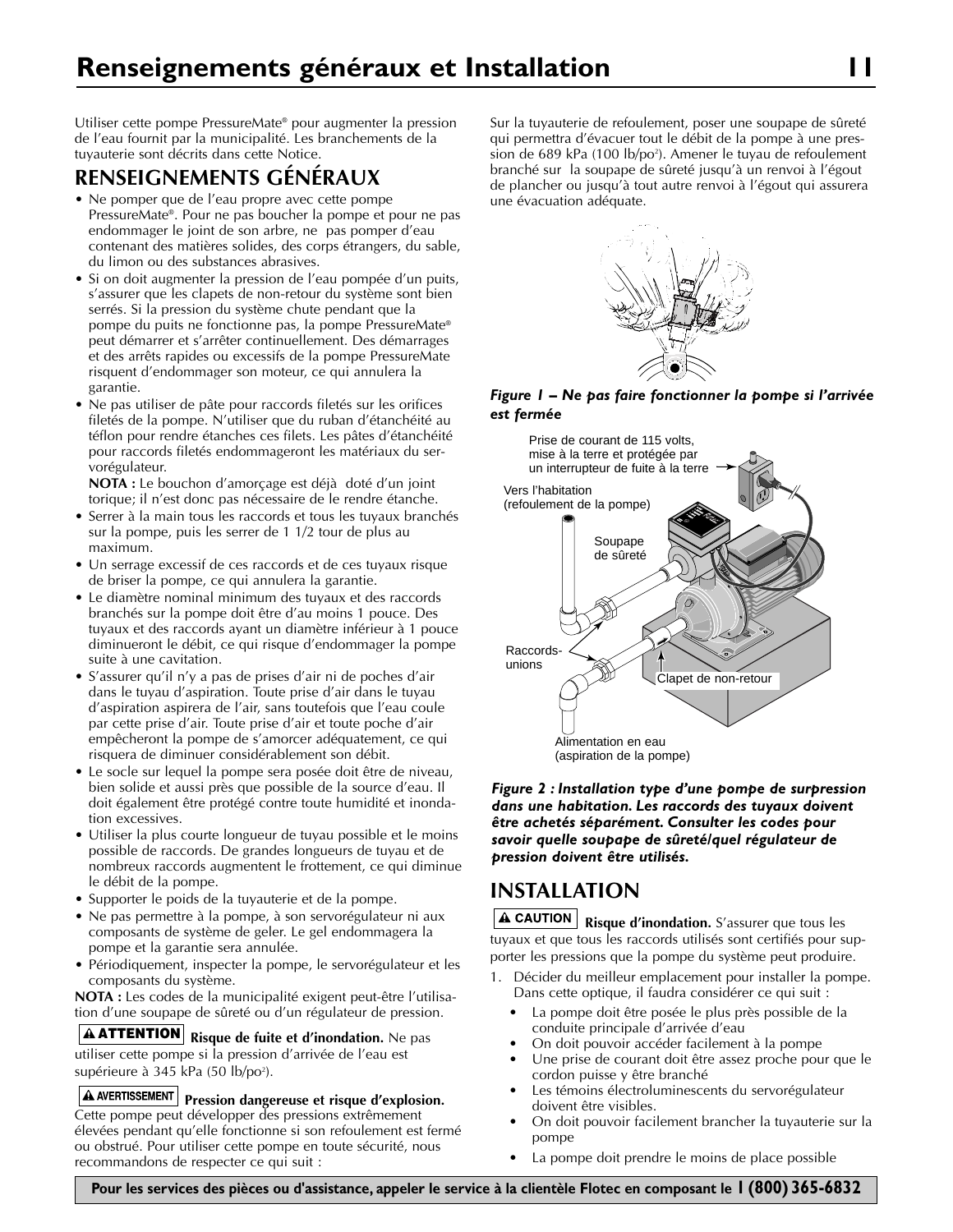**NOTA :** Il est recommandé (et cette recommandation peut être exigée par les codes de la municipalité) de poser un disjoncteur de sécurité au cas où la pression côté refoulement de la pompe chuterait suite à un tuyau cassé, etc., afin que le courant alimentant la pompe soit coupé.

- 2. Monter la pompe sur un socle solide, à l'endroit que l'on a choisi.
- 3. Choisir un moment dans la journée qui permettra de couper l'arrivée d'eau alimentant l'habitation pendant que l'on procédera à l'installation de la pompe PressureMate®.
- 4. Fermer le robinet de la conduite d'arrivée d'eau principale de l'habitation.
- 5. Ouvrir n'importe quel robinet de façon à dissiper la pression d'eau dans les tuyaux. Dès que la pression de l'eau dans les tuyaux sera dissipée, fermer le robinet.
- 6. AVANT DE POURSUIVRE, LIRE ATTENTIVEMENT TOUTE L'OPÉRATION 6. Pour permettre le branchement de la pompe PressureMate® à l'aide de coudes, il faudra couper une certaine longueur de la conduite d'arrivée d'eau principale. Pour choisir l'emplacement des coupes à effectuer, il faudra prendre en considération la dimension des coudes qu'on utilisera, la longueur du filetage des raccords ou l'emboîtement des raccords lisses à coller ou à souder, etc. Positionner les coudes en ligne avec les orifices d'aspiration et de refoulement de la pompe. Un peu d'eau coulera peutêtre pendant que l'on coupera le tuyau. Enlever toutes les bavures ou tous les copeaux laissés par l'outil de coupe. **NOTA :** Il ne sera peut-être pas nécessaire de couper les tuyaux galvanisés. Si un raccord union se trouve à proximité de l'emplacement où la pompe sera installée, le démon-

ter, puis enlever (en le dévissant) le tuyau jusqu'au-delà de l'emplacement où la pompe sera posée. Couper de nouvelles longueurs de tuyau et les fileter de façon à permettre l'installation de la pompe.

**NOTA :** Les orifices d'aspiration femelle et de refoulement mâle de la pompe ont 1 pouce NPT de diamètre et ils sont filetés. En fonction du type des raccordements et du diamètre des tuyaux de l'habitation, il faudra peut-être poser des adaptateurs dans ces orifices.

- 7. Après avoir déposé la petite longueur de tuyau, on pourra vider la tuyauterie au-dessus de la coupe de façon à ne pas causer de dégâts d'eau. Mettre un seau sous le tuyau coupé alimentant l'habitation. Ouvrir le robin et se trouvant le plus haut et laisser l'air s'introduire dans les tuyaux pour que l'eau coule dans le seau. Lorsque les tuyaux seront vides, fermer le robinet.
- 8. Installer les coudes sur la conduite d'arrivée d'eau principale, en les orientant vers la pompe.

**Des tuyaux souples risquent d'éclater et de causer une inondation.** Il ne faut donc pas utiliser de tuyaux souples pour procéder à cette installation. N'utiliser que des tuyaux rigides conformes aux codes.

- 9. Brancher les tuyaux sur les coudes, jusqu'à la pompe, en utilisant un raccord-union sur chaque conduite et un clapet de non-retour sur la conduite d'aspiration de la pompe. La flèche frappée sur le clapet de non-retour doit être orientée vers l'aspiration de la pompe (se reporter à la Figure 2.) Sur la conduite de refoulement, poser une soupape de sûreté qui permettra d'évacuer tout le débit de la pompe à une pression de 689 kPa (100 lb/po<sup>2</sup>). Si cette stipulation est contraire aux codes, respecter les codes. Un disjoncteur de sécurité doit également installé sur la conduite de refoulement au cas où la pression de refoulement de la pompe chuterait. Les codes de la municipalité peuvent aussi exiger l'utilisation d'un tel disjoncteur de sécurité.
- 10. Une fois les tuyaux et les raccords installés et rendus

étanches, ouvrir le robinet de la conduite d'arrivée d'eau principale de façon à mettre sous pression le système et pouvoir vérifier son étanchéité. Si on remarque des fuites, fermer le robinet de la conduite d'arrivée d'eau principale, ouvrir un robinet de l'habitation pour dissiper la pression dans les tuyaux, puis réparer la fuite. Répéter cette opération jusqu'à ce que le système soit complètement étanche (qu'il ne fuit plus).

- 11. Ouvrir un robinet pour chasser l'air des tuyaux et permettre à l'eau de couler. Dès que l'eau coulera normalement du robinet, la pompe sera pleine d'eau et complètement amorcée. Fermer le robinet.
- 12. Tourner la manette rotative du servorégulateur sur la pression à laquelle on désire que la pompe se mette en marche. La pompe PressureMate® est livrée réglée à 207 kPa (30 lb/po2 ). Au début, il est recommandé de faire fonctionner la pompe sur ce réglage, puis de le modifier par la suite, au fur et à mesure que l'on acquerra de l'expérience avec le fonctionnement du système.
- 13. Avant de poursuivre l'installation, et pour de plus amples détails concernant les fonctions du système, se reporter aux rubriques de cette notice intitulées « Branchements électriques », « Servorégulateur », « Fonctionnement normal de la pompe » et « Quand la pompe cesse-t-elle de fonctionner? ».
- 14. À ce point, on peut brancher pour la première fois le cordon électrique de la pompe dans la prise de courant. Après avoir branché le cordon électrique de la pompe dans la prise de courant, la pompe démarrera et fonctionnera pendant 15 secondes, quelle que soit la pression réglée avec la manette rotative du servorégulateur. Si la pression d'arrivée est supérieure à la pression réglée, la pompe s'arrêtera après 15 secondes.
- 15. Pendant que la pompe fonctionne et après qu'elle s'arrête automatiquement, le système fonctionne à la pression réglée. Inspecter de nouveau les tuyaux et les raccords pour s'assurer qu'il n'y a pas de fuites. En cas de fuites, débrancher le cordon électrique de la pompe de la prise de courant; fermer le robinet de la conduite d'arrivée d'eau principale, puis ouvrir un robinet de l'habitation pour dissiper la pression dans les tuyaux. Réparer la fuite. Répéter cette opération jusqu'à ce que le système soit complètement étanche (qu'il ne fuit plus).



*Figure 3 : Branchement type de la tuyauterie de dérivation pour permettre la dépose de la pompe au cas où elle devrait être réparée, sans avoir à fermer toute l'alimentation d'eau de l'habitation.*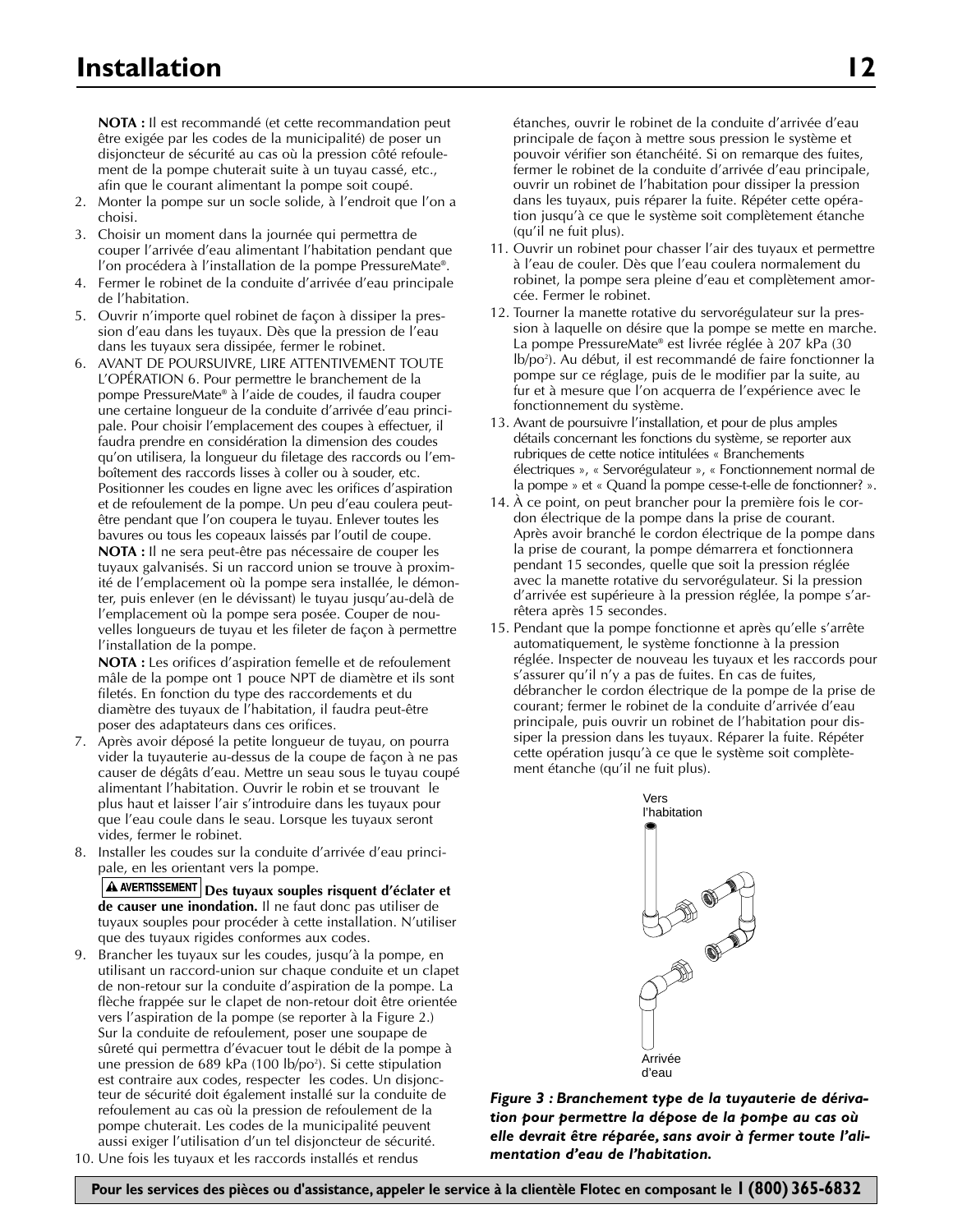# **BRANCHEMENTS ÉLECTRIQUES**

**A AVERTISSEMENT** Tension dangereuse. Ne brancher cette **pompe que dans une prise de courant adéquatement mise à la terre, protégée par un interrupteur de fuite à la terre et alimentée en courant alternatif de 115 volts, 60 Hz. Cette pompe est livrée avec un cordon électrique à 3 conducteurs dont un de mise à terre et une fiche à 3 broches.** Ne pas modifier ni enlever la fiche. S'assurer que la prise de courant correspond, selon le cas, au National Electric Code ou au Code canadien de l'électricité. Pour ne pas subir de secousses électriques dangereuses, toujours garder le cordon électrique sec. Se reporter à la Figure 2.

### **SERVORÉGULATEUR**

Le servorégulateur est monté sur la pompe. Il protège la pompe contre :

- Un fonctionnement à sec;
- Toute surchauffe;
- Des démarrages fréquents causés par de petites pertes d'eau dans le système;
- Les chutes de pression.

Le servorégulateur se caractérise par les témoins électroluminescents et les commandes suivants :

Témoin électroluminescent « POWER ON » (Sous tension) : Il indique que l'appareil est électriquement branché et qu'il est alimenté en courant électrique. La pompe est prête à fonctionner.

Témoin électroluminescent « PUMP ON » (Pompe en marche): Il indique que la pompe fonctionne et qu'elle pompe de l'eau.

Témoin électroluminescent « WATER FAILURE » (Manque d'eau) : Il indique que la pompe n'est pas alimentée en eau.

Témoin électroluminescent « TEMPERATURE FAILURE » (Panne de température) : Il indique que la température à l'intérieur de la pompe a atteint 70° C (158° F).

Manette rotative de réglage de la pression « STARTING PRES-SURE » (Pression de démarrage) : Elle permet de régler la pres-



*Figure 4 – Panneau des commandes du servorégulateur*

sion du système entre 103 et 310 kPa (entre 15 et 45 lb/po<sup>2</sup>). La pompe démarrera automatiquement dès que la pression du système chutera sous la pression réglée avec la manette rotative « STARTING PRESSURE » (Pression de démarrage).

Touche « RESET » (Réenclenchement) : Elle permet de réenclencher les caractéristiques sécurité qui se sont déclenchées et à la pompe de redémarrer.

**NOTA :** Le servorégulateur ne répondra pas si la touche « RESET » (Réenclenchement) est tenue appuyée. Il faut appuyer sur cette touche puis la relâcher pour actionner la fonction de réenclenchement.

### **FONCTIONNEMENT NORMAL DE LA POMPE PRESSUREMATE®**

**Risque de brûlures.** Ne JAMAIS faire fonc-**ATTENTION** tionner la pompe à sec, sinon elle risque de surchauffer et les personnes qui la manipuleront risqueront de se brûler. L'impulseur et le joint de l'arbre de la pompe peuvent également être endommagés si la pompe fonctionne à sec, ce qui pourrait causer des fuites ou une inondation. De plus, la garantie sera annulée. Avant de démarrer la pompe, la remplir d'eau.

S'assurer que la pompe PressureMate® a été adéquatement installée, amorcée (se reporter à la page 11), que le tuyau d'aspiration n'est pas obstrué et qu'il est ouvert.

Tourner la manette rotative « STARTING PRESSURE » (Pression de démarrage) à la pression minimum désirée du système.

Brancher le cordon électrique de la pompe dans la prise de courant. Les témoins électroluminescents « POWER ON » (Sous tension) et « PUMP ON » (Pompe en marche) s'allumeront indiquant, respectivement, que le courant électrique alimente la pompe et que la pompe est prête à fonctionner. La pompe démarrera et fonctionnera pendant 15 secondes après que la pression dans le système aura dépassé la pression

réglée avec la manette rotative « STARTING PRESSURE » (Pression de démarrage) et après que le ou les robinets de l'habitation auront été fermés.

## **QUAND LA POMPE CESSE-T-ELLE DE FONCTIONNER?**

**Réglage de la pression/Plus de débit :** La pompe cesse de fonctionner et le témoin électroluminescent « PUMP ON » (Pompe en marche) s'éteint 15 secondes après :

- Dès que la pression dans le système est supérieure à la pression réglée avec la manette rotative « STARTING PRESSURE » (Pression de démarrage) et
- Que le ou les robinets de l'habitation auront été fermés. Ce fonctionnement est normal.

**Redémarrage :** Dès que le débit est supérieur à 1 gal/min ou dès que la pression chute sous le réglage de la pression « STARTING PRESSURE » (Pression de démarrage), la pompe redémarre et le témoin électroluminescent « PUMP ON » (Pompe en marche) s'allume. La pompe continuera de fonctionner pendant 15 secondes après :

- Que la pression aura atteint la pression réglée, et
- Que le ou les robinets de l'habitation auront été fermés.

**NOTA :** Ce délai de 15 secondes avant que la pompe s'arrête empêche des fonctionnements et des arrêts rapides dés qu'on ouvre et ferme rapidement un robinet (par exemple, pendant qu'on se brosse les dents).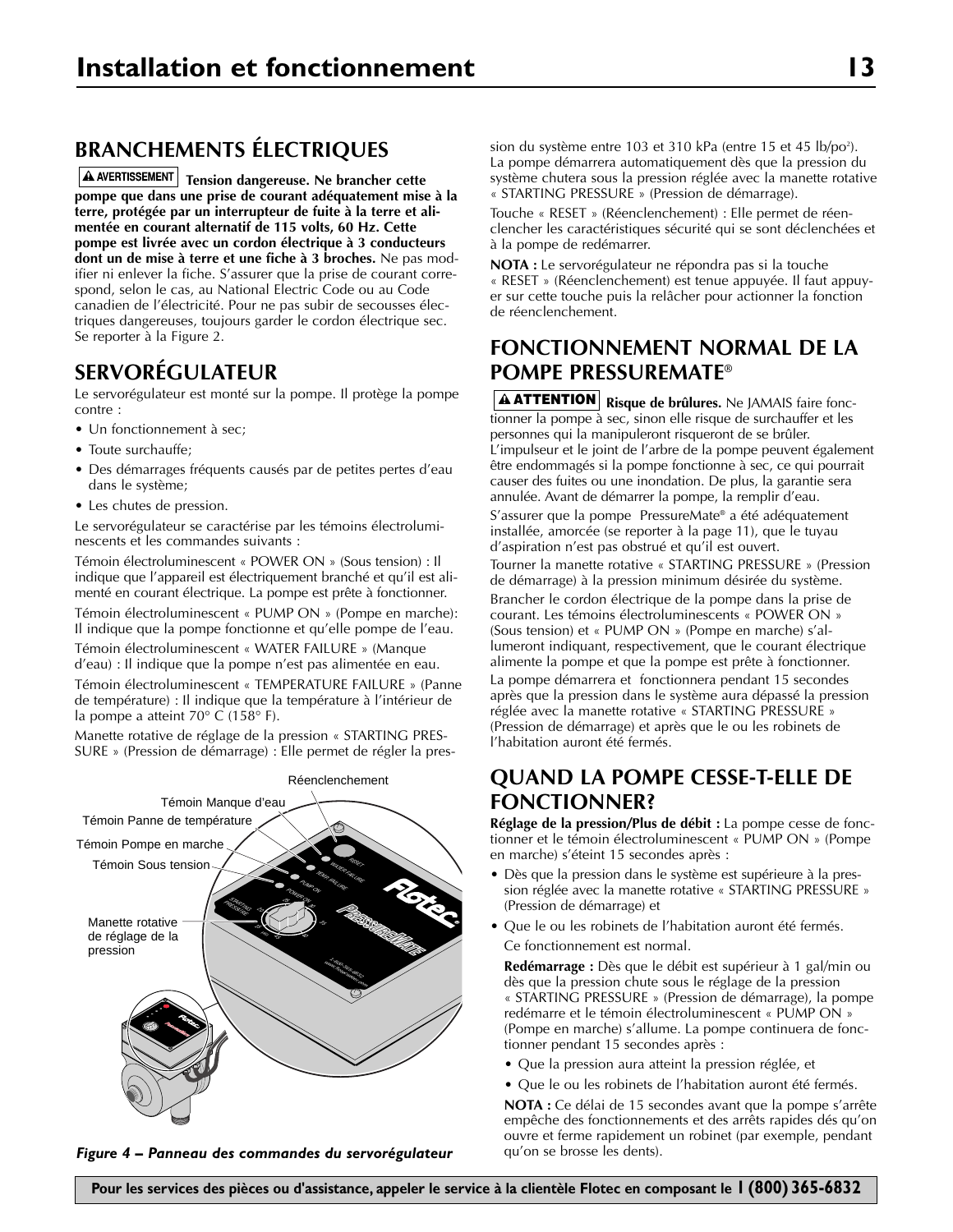**Chute de pression/Plus de débit :** Normalement, dès que la pompe démarre, la pression de l'eau augmente très rapidement et le servorégulateur détecte qu'il y a débit. S'il n'y a pas de débit d'eau pas et si la pression dans le système n'augmente pas, le servorégulateur a détecté « qu'il y a manque d'eau ». Il peut également détecter cette situation pendant que la pompe fonctionne si l'eau cesse de parvenir à la pompe. Pour protéger la pompe contre un fonctionnement à sec :

- 15 secondes après que le servorégulateur aura détecté « qu'il n'y a pas d'eau », la pompe cessera de fonctionner.
- Le témoin électroluminescent « PUMP ON » (Pompe en marche) s'éteindra et
- Le témoin électroluminescent « WATER FAILURE » (Manque d'eau) clignotera.

**Redémarrage :** S'assurer que la conduite d'aspiration n'est pas obstruée et qu'elle est bien branchée sur une source d'eau.

- Appuyer sur la touche « RESET » (Réenclenchement) et la tenir appuyée.
- Le témoin électroluminescent « PUMP ON » (Pompe en marche) doit s'allumer, et
- Le témoin électroluminescent « WATER FAILURE » (Manque d'eau) doit cesser de clignoter. Si le débit est adéquat, la pompe continuera de fonctionner pendant 15 secondes après qu'elle aura atteint la pression réglée et que le ou les robinets de l'habitation auront été fermés.

**Température élevée :** Dès de la température de l'eau à l'intérieur de la pompe atteint 70° C (158° F),

- La pompe cesse de fonctionner,
- Le témoin électroluminescent « PUMP ON » (Pompe en marche) s'éteint, et
- Le témoin électroluminescent « PANNE DE TEMPÉRATURE » clignote.

**Redémarrage :** Attendre 20 minutes pour laisser la température de l'eau chuter sous 40° C (104° F) :

- S'assurer que la pompe est alimentée en eau et que le débit n'est pas obstrué.
- Appuyer sur la touche « RESET » (Réenclenchement) puis la relâcher.
- Le témoin électroluminescent « PUMP ON » (Pompe en marche) doit s'allumer, et
- Le témoin électroluminescent « WATER FAILURE » (Manque d'eau) doit cesser de clignoter.
- Sinon, laisser refroidir la pompe plus longtemps, puis réessayer. **NOTA :** Si la pompe continue de chauffer pendant qu'elle fonctionne, l'arrêter et appeler le Service à la clientèle Flotec en composant le 1 800 365-6832.

### **LUBRIFICATION**

Le moteur a été lubrifié à l'usine pour la durée des paliers. Le joint de l'arbre de la pompe est lubrifé et refroidi par l'eau.

## **ENTRETIEN DE LA POMPE**

 $\boxed{\text{A}}$  AVERTISSEMENT | Tension dangereuse. Risque de secousses électriques, de brûlures, voire de mort. Avant d'intervenir sur la pompe et le servorégulateur, débrancher le cordon électrique de la prise de courant. Ne pas manipuler la pompe ni le servorégulateur et ne pas essayer d'intervenir sur la pompe si on a les mains humides ou si l'on se tient sur un plancher mouillé ou humide.

Le moteur est doté d'un limiteur de surcharge à réenclenchement automatique. Si le moteur surchauffe, le limiteur de surcharge interrompra le courant électrique alimentant la pompe pour empêcher qu'elle soit endommagée; le limiteur de surcharge se réenclenchera automatiquement dès que le moteur aura refroidi. Si le limiteur de surcharge se déclenche de façon répétitive, vérifier la pompe et déterminer la cause de cet incident (basse tension, impulseur bouché, etc.).

# **DÉPANNAGE**

| <b>SYMPTÔMES</b>                                                                                                                                                                                                                           | <b>CAUSES POSSIBLES</b>                                                                                                                                                                                  | <b>MESURES CORRECTIVES</b>                                                                                                                                                                                                                                                                                                                                                                             |
|--------------------------------------------------------------------------------------------------------------------------------------------------------------------------------------------------------------------------------------------|----------------------------------------------------------------------------------------------------------------------------------------------------------------------------------------------------------|--------------------------------------------------------------------------------------------------------------------------------------------------------------------------------------------------------------------------------------------------------------------------------------------------------------------------------------------------------------------------------------------------------|
| Le moteur ne<br>démarre pas                                                                                                                                                                                                                | Le fusible est sauté ou le disjoncteur<br>est disjoncté<br>Le cordon électrique n'est pas branché<br>dans une prise de courant                                                                           | COUPER LE COURANT; Remplacer le fusible ou réenclencher le disjoncteur.<br>Brancher le cordon électrique dans une prise de courant mise à la terre,<br>alimentée en courant alternatif de 115 volts.                                                                                                                                                                                                   |
| Le moteur chauffe et le<br>limiteur de surcharge se<br>déclenche ou bien le<br>moteur ne fonctionne<br>pas et ne fait que<br>« murmurer »                                                                                                  | La tension est trop basse<br>L'impulseur ne tourne pas librement                                                                                                                                         | Vérifier la tension alimentant la pompe.<br>Vérifier l'impulseur pour s'assurer qu'il tourne librement et qu'il n'est pas bouché.                                                                                                                                                                                                                                                                      |
| Le moteur fonctionne<br>mais la pompe ne<br>débite pas d'eau*<br>* (Nota : Débrancher le<br>cordon électrique de la<br>pompe de la prise de<br>courant, puis ouvrir un<br>robinet pour confirmer<br>que l'eau circule dans le<br>système). | La pompe n'est pas adéquatement amorcée<br>Le filtre à eau est bouché<br>Le robinet de refoulement est fermé<br>Le diamètre des tuyaux est trop petit<br>L'impulseur est bouché<br>Les tuyaux sont gelés | Réamorcer la pompe conformément aux instructions.<br>Arrêter la pompe. Fermer l'arrivée d'eau et remplacer la cartouche filtrante.<br>Le filtre doit être posé sur le côte refoulement de la pompe.<br>Ouvrir le robinet.<br>Remplacer les tuyaux par des tuyaux du même diamètre que les orifices<br>d'aspiration et de refoulement de la pompe.<br>Nettoyer l'impulseur.<br>Les dégeler.             |
| *La pompe ne débite<br>pas à son débit maximal                                                                                                                                                                                             | Les tuyaux rigides sont corrodés<br>Le diamètre des tuyaux est trop petit<br>La pompe n'est pas suffisamment<br>alimentée en eau<br>Basse tension                                                        | Les remplacer par des tuyaux rigides en plastique ou des tuyaux en acier neufs.<br>Remplacer les tuyaux par des tuyaux du même diamètre que les orifices<br>d'aspiration et de refoulement de la pompe.<br>Utiliser un tuyau d'arrivée d'eau de diamètre plus gros; vérifier le système<br>de pompage du puits.<br>S'assurer que la prise de courant est alimentée en courant alternatif de 115 volts. |

**Pour les services des pièces ou d'assistance, appeler le service à la clientèle Flotec en composant le 1 (800) 365-6832**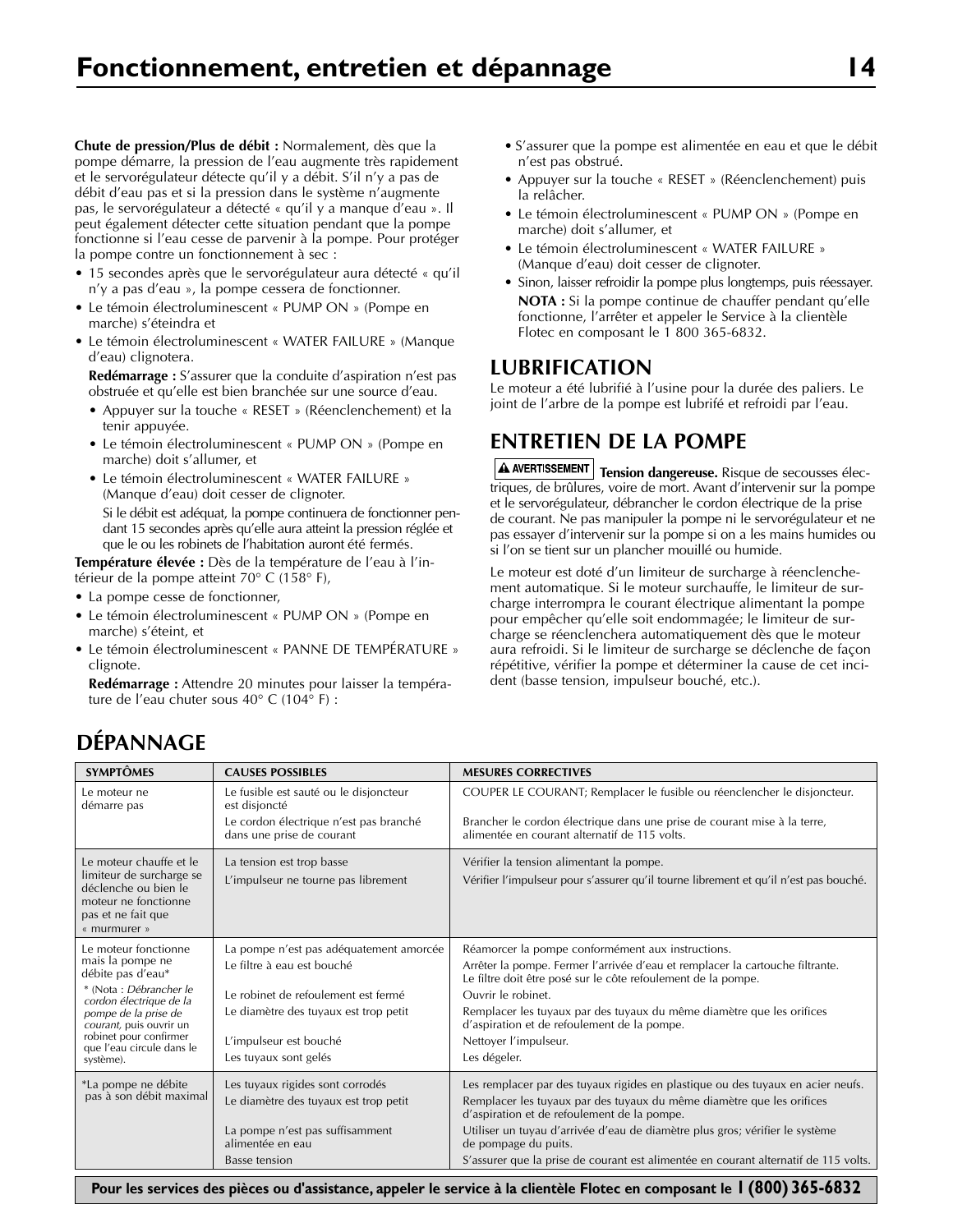

| Modèle FP4815 |  |
|---------------|--|
|---------------|--|

| Réf.           | <b>Désignation</b><br>des pièces                | Oté | FP4815<br>$1/2$ ch |
|----------------|-------------------------------------------------|-----|--------------------|
|                | Corps de la pompe (comprend les boulons)        |     | FPP1801            |
| 2              | Trousse des pièces internes                     |     | FPP1870            |
| 3              | Condensateur                                    |     | 171P5750           |
| $\overline{4}$ | Trousse de boîte de câblage/Couvercle/Joints    |     | FPP1802            |
| 5              | Carter du ventilateur                           |     | 721S1090           |
| 6              | Trousse de joints d'arbre et de joints toriques |     | FPP1850            |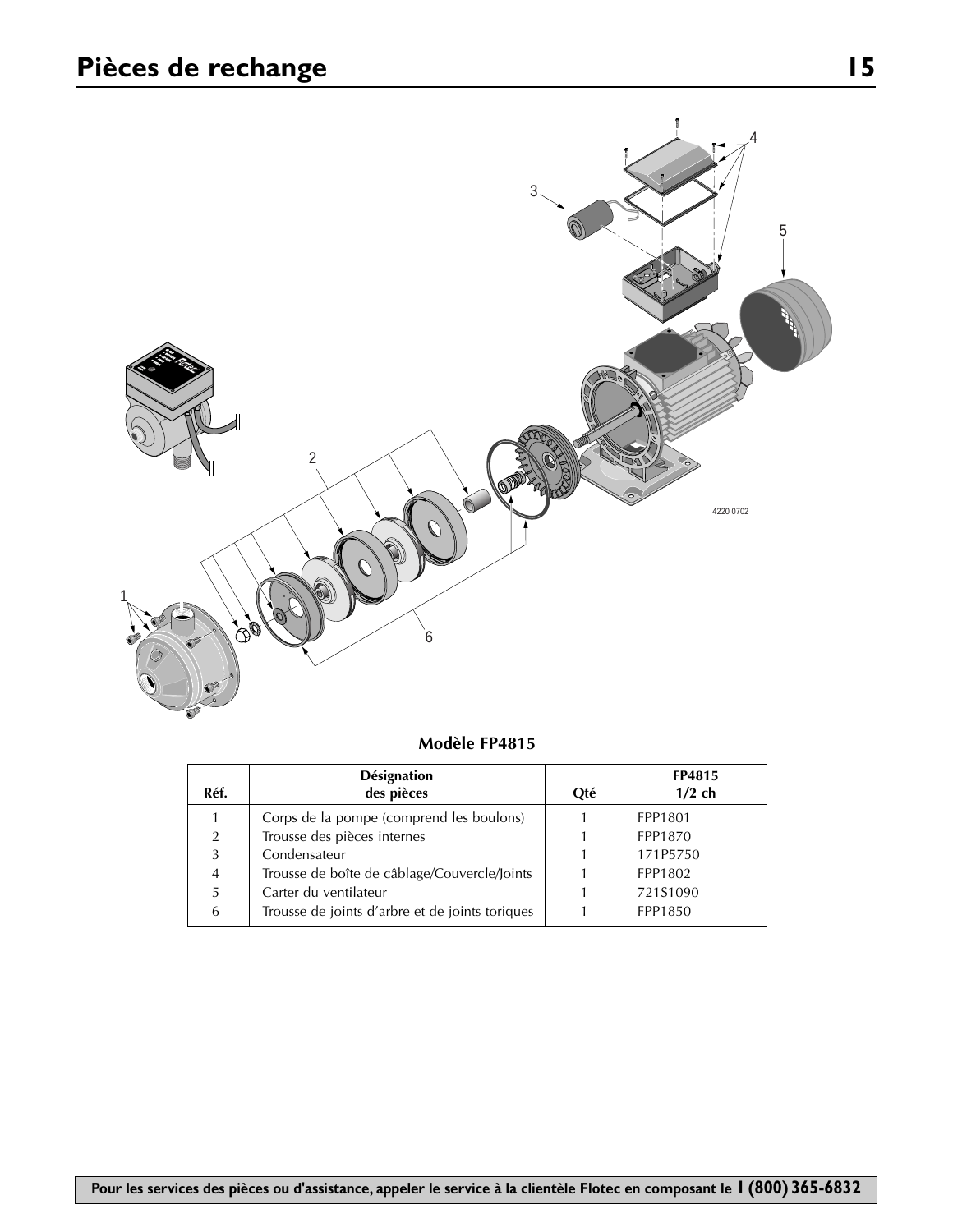## **¡ES IMPORTANTE LEER Y SEGUIR LAS INSTRUCCIONES DE SEGURIDAD!**

**Este es el símbolo de alerta de seguridad.** Cuando vea este símbolo en su bomba o en este manual, busque una de las siguientes palabras de señal y esté alerta a la posibilidad de lesiones personales.

Advierte sobre peligros que **provocarán PELIGRO**lesiones personales graves, muerte o daños materiales considerables si se les ignora.

Advierte sobre peligros que **pueden** provocar lesiones personales graves, muerte o daños materiales considerables si se les ignora.

**PRECAUCIÓN** Advierte sobre peligros que **provocarán o pueden provocar** lesiones personales o daños materiales menores si se les ignora.

La etiqueta de **ATENCIÓN (NOTICE),** indica instrucciones especiales que son importantes pero que no están asociadas a peligros.

#### **Lea y observe cuidadosamente todas las instrucciones de seguridad que aparecen en este manual y en el equipo.**

Mantenga las etiquetas de seguridad en buen estado.

Cambie toda etiqueta de seguridad que falte o esté dañada. Asegúrese de que los talleres sean "a prueba de niños", use

candados e interruptores maestros; retire las llaves de arranque/encendido.

## **INSTRUCCIONES GENERALES DE SEGURIDAD**

- 1. Para evitar el riesgo de lesiones corporales graves y daños materiales, lea con atención las instrucciones de seguridad antes de instalar esta bomba.
- 2. Observe los códigos de plomería, construcción y electricidad tanto locales como nacionales cuando instale la bomba. Use tubos rígidos cuando instale esta bomba.
- 3. **A ADVERTENCIA** Presión peligrosa. El cuerpo de la bomba **puede explotar si ésta se usa para reforzar presión por encima de los 100 psi (689 kPa).** Instale una válvula de desahogo de presión en la línea de descarga, capaz de pasar el caudal total de la bomba a 100 psi (689 kPa). Si esta disposición está en conflicto con el código, siga las instrucciones del código. No use esta bomba con una presión de admisión superior a 50 psi (345 kPa).
- 4. Se recomienda instalar un interruptor de cierre de seguridad por baja presión, para apagar la bomba en caso de una presión de descarga baja debido a la interrupción del suministro de agua entrante, a una tubería rota, etc.
- 5. **Nunca deje marchar la bomba en seco.** Esto podría dañar las piezas internas de la bomba, recalentarla (lo que provocaría quemaduras a las personas que estuviesen trabajando con la bomba o reparándola), y anulará la garantía.
- 6. **A ADVERTENCIA** Riesgo de incendio o de explosión. Para evitar el riesgo de incendio y explosión, **bombee agua solamente con esta bomba.** No bombee líquidos ni sustancias

químicas inflamables. No use la bomba cerca de luces piloto de gas o en áreas en presencia de vapores químicos o de gases. El uso de una bomba eléctrica con líquidos que no sean agua o en una atmósfera que contenga vapores químicos o gases, podrá inflamar esos líquidos o gases, provocando lesiones o muerte debido a una explosión y/o un incendio.

- 7. **A ADVERTENCIA Peligro de quemaduras.** Si el agua queda atrapada en la bomba durante el funcionamiento, ésta se puede convertir en vapor. El vapor atrapado puede conducir a una explosión y a quemaduras. Nunca deje marchar la bomba con la llave de salida cerrada u obstruida.
- 8. **A PRECAUCIÓN** No toque un motor en funcionamien**to.** Los motores modernos están diseñados para funcionar a altas temperaturas. Para evitar quemaduras durante las reparaciones y el mantenimiento de la bomba, deje que se enfríe durante 20 minutos después de apagarla y antes de intentar manipularla.

## **INSTRUCCIONES DE SEGURIDAD ASOCIADAS CON LA ELECTRICIDAD**

**La bomba viene provista de un cordón de 3 conductores con conexión a tierra. Conéctela solamente a un tomacorriente debidamente puesto a tierra y protegido por un "GFCI" (disyuntor diferencial). No levante la bomba por medio del cordón eléctrico.**

A ADVERTENCIA Tensión peligrosa. Puede provocar choque eléctrico, quemaduras o muerte. Conecte la bomba a tierra antes de conectarla a una fuente de suministro de energía. Desconecte la corriente antes de trabajar con la bomba, con el motor o con el tanque.

| A La bomba y el controlador no son sumergibles.<br>Mantenga el motor seco en todo momento. No lave el |
|-------------------------------------------------------------------------------------------------------|
| motor. No lo sumerja. Proteja el motor en situaciones de<br>clima Iluvioso.                           |

**Si usa un cordón de alargue, use solamente un cordón** ₩. **trifilar, aprobado para uso en el interior y al aire libre, con conexión a tierra. No permita que ninguna parte del cordón o los extremos del receptáculo queden apoyados en el agua o en lugares húmedos.**

**Desenchufe la bomba antes de repararla o de realizar trabajos de mantenimiento.** Para evitar choques fatales,

proceda de la siguiente manera si es necesario reparar o realizar trabajos de mantenimiento en la bomba.

- A. **Desconecte la corriente a la caja de salida de la bomba antes de desenchufarla.** Después de haberla desenchufado, deje que la bomba se enfríe durante 20 minutos antes de tratar de trabajar en la misma.
- B. **Proceda con extrema cautela cuando cambie los fusibles.** Para reducir la posibilidad de choques eléctricos fatales, NO se pare sobre el agua ni ponga sus dedos en el portafusibles.
- C. **Conecte a tierra** la caja eléctrica de salida.
- D. **Enchufe la bomba y el controlador en un tomacorriente conectado a tierra y protegido por un Disyuntor Diferencial ("GFCI" según sus siglas en inglés).**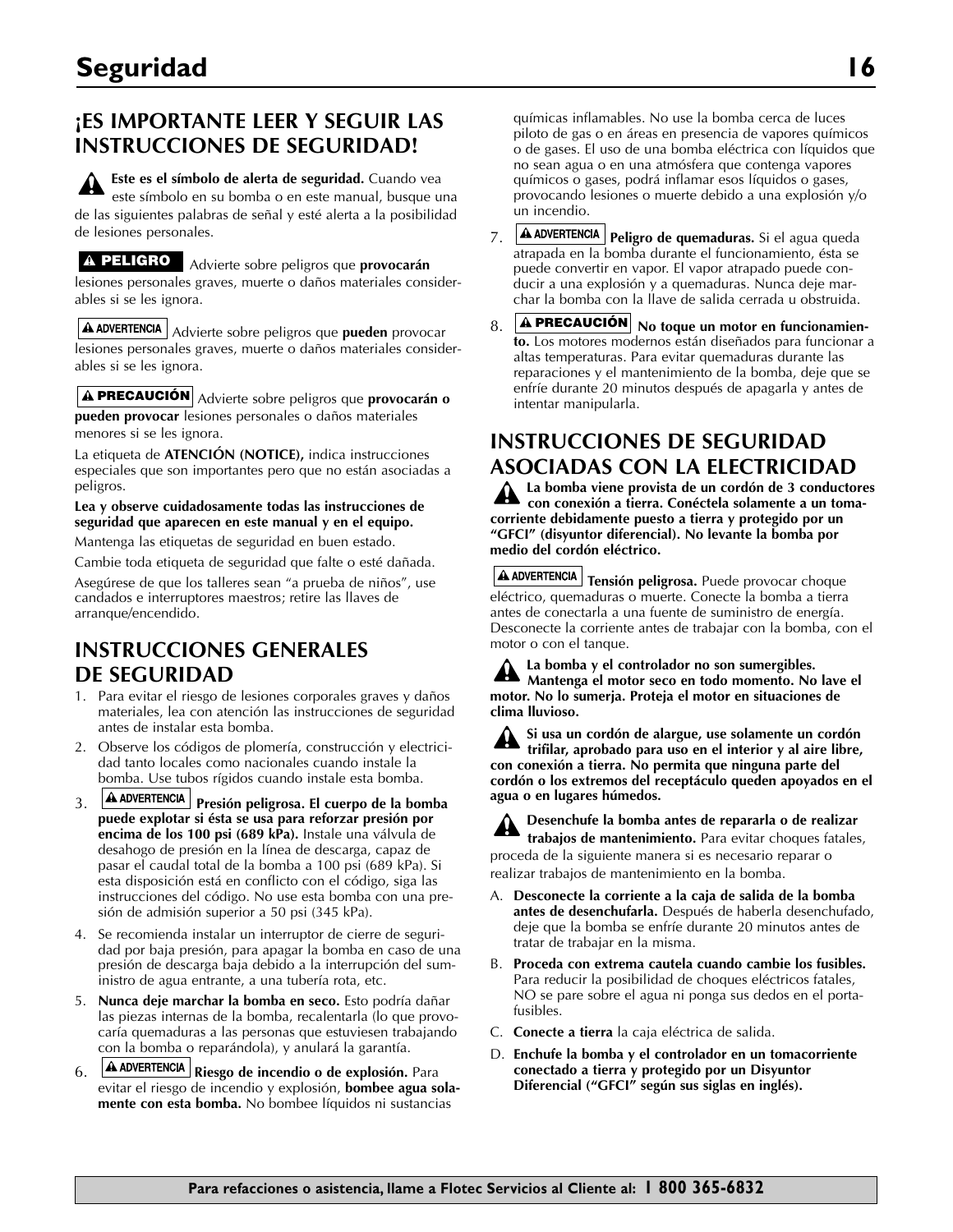# **Índice 17**

### *Gracias por comprar una bomba de alta calidad, probada en la fábrica.*

#### **Página**

### **ADHÍERA AQUÍ EL RECIBO ORIGINAL PARA VALIDACION DE GARANTÍA**

### **Garantia Limitada de Flotec**

FLOTEC garantiza al comprador consumidor original ("Comprador") de sus productos, que éstos se encuentran libres de defectos de material o mano de obra. Si dentro de los doce (12) meses de la fecha original de la compra cualquiera de los productos demostrara estar defectuoso, el mismo será reparado o reemplazado, a opción de FLOTEC con sujeción a los términos y condiciones expuestos a continuación. Se requiere su recibo original de compra para determinar si se encuentra bajo garantía.

#### **Excepciones a la Garantía por Doce (12) Meses**

#### *Garantía de noventa (90) días*

Si se comprueba que una Bomba de Perforación, una Bomba de Émbolo Buzo o un Cartucho de Filtro de Agua en línea, tienen defectos, dentro de los noventa (90) días a partir de la compra del consumidor original, éstos serán reemplazados, sujeto a las condiciones indicadas a continuación.

#### *Garantía de dos (2) años*

Si se comprueba que una Bomba Sumergible de Sumidero de 1/3 CV o Modelo FP2800DCC tiene defectos, dentro de los dos (2) años a partir de la compra del consumidor original, ésta será reparada o reemplazada, a opción de FLOTEC, sujeto a los términos y a las condiciones indicadas a continuación.

#### *Garantía de tres (3) años*

Si se comprueba que una Bomba Sumergible de Pozo de 4", o una Bomba Sumergible de Sumidero de 1/2 CV tienen defectos, dentro de los tres (3) años a partir de la compra del consumidor original, éstas serán reparadas o reemplazadas, a opción de FLOTEC, sujeto a los términos y a las condiciones indicadas a continuación.

#### *Garantía de cinco (5) años*

Si se comprueba que un tanque precargado del sistema de agua tiene defectos, dentro de los cinco (5) años a partir de la compra del consumidor original, éste será reparado o reemplazado, a opción de FLOTEC, sujeto a los términos y a las condiciones indicadas a continuación.

#### **Términos y Condiciones Generales**

El comprador debe pagar todos los gastos de mano de obra y transporte necesarios para reemplazar el producto cubierto por esta garantía. Esta garantía no se aplicará a hechos de fuerza mayor, ni se aplicará a los productos que, a juicio exclusivo de FLOTEC, hayan sido objeto de negligencia, abuso, accidente, aplicaciones contraindicadas, manejo indebido, alteraciones; ni debido a instalación, funcionamiento, mantenimiento o almacenaje incorrectos; ni a ninguna otra cosa que no sea su aplicación, uso o servicio normales, incluyendo, pero no limitado a, fallas operacionales causadas por corrosión, oxidación u otros elementos extraños en el sistema, o funcionamiento a presión por encima del máximo recomendado.

Los pedidos de servicio bajo los términos de esta garantía serán efectuados mediante la devolución del producto defectuoso al Vendedor o a FLOTEC, tan pronto como sea posible, después de localizado cualquier supuesto defecto. FLOTEC tomará luego acción correctiva, tan pronto como sea razonablemente posible. Ningún pedido de servicio bajo esta garantía será aceptado si se recibe más de 30 días después del término de la garantía.

Esta garantía establece la obligación única de FLOTEC y el remedio exclusivo del comprador en el caso de productos defectuosos.

FLOTEC NO SERÁ RESPONSABLE POR NINGÚN DAÑO CONSECUENTE, INCIDENTAL O CONTINGENTE DE NINGUNA NATURALEZA.

LAS GARANTÍAS ANTERIORES SON EXCLUSIVAS Y REEMPLAZAN CUALES-QUIERA OTRAS GARANTÍAS EXPRESAS. LAS GARANTÍASIMPLÍCITAS, IN-CLUYENDO, PERO NO LIMITADAS A, LAS GARANTÍAS IMPLÍCITAS DE CO-MERCIABILIDAD Y APTITUD PARA UN PROPÓSITO EN PARTICULAR, NO DEBERÁN EXCEDER EL PERÍODO DE DURACIÓN DE LAS GARANTÍAS EX-PRESAS APLICABLES AQUÍ PROVISTAS.

Algunos estados no permiten la exclusión o limitación de daños incidentales o consecuentes ni las limitaciones respecto a la duración de garantías implícitas; de modo que las limitaciones o exclusiones precedentes pueden no aplicarse en su caso. Esta garantía le concede derechos legales específicos. Usted puede tener, además, otros derechos que varían de un estado a otro.

**FLOTEC • P.O. Box 342 • Delavan, WI U.S.A. 53115 Teléfono: 1-800-365-6832 • Fax: 1-800-526-3757 e-Mail (correo electrónico): info@flotecwater.com • Dirección web: http://www.flotecwater.com**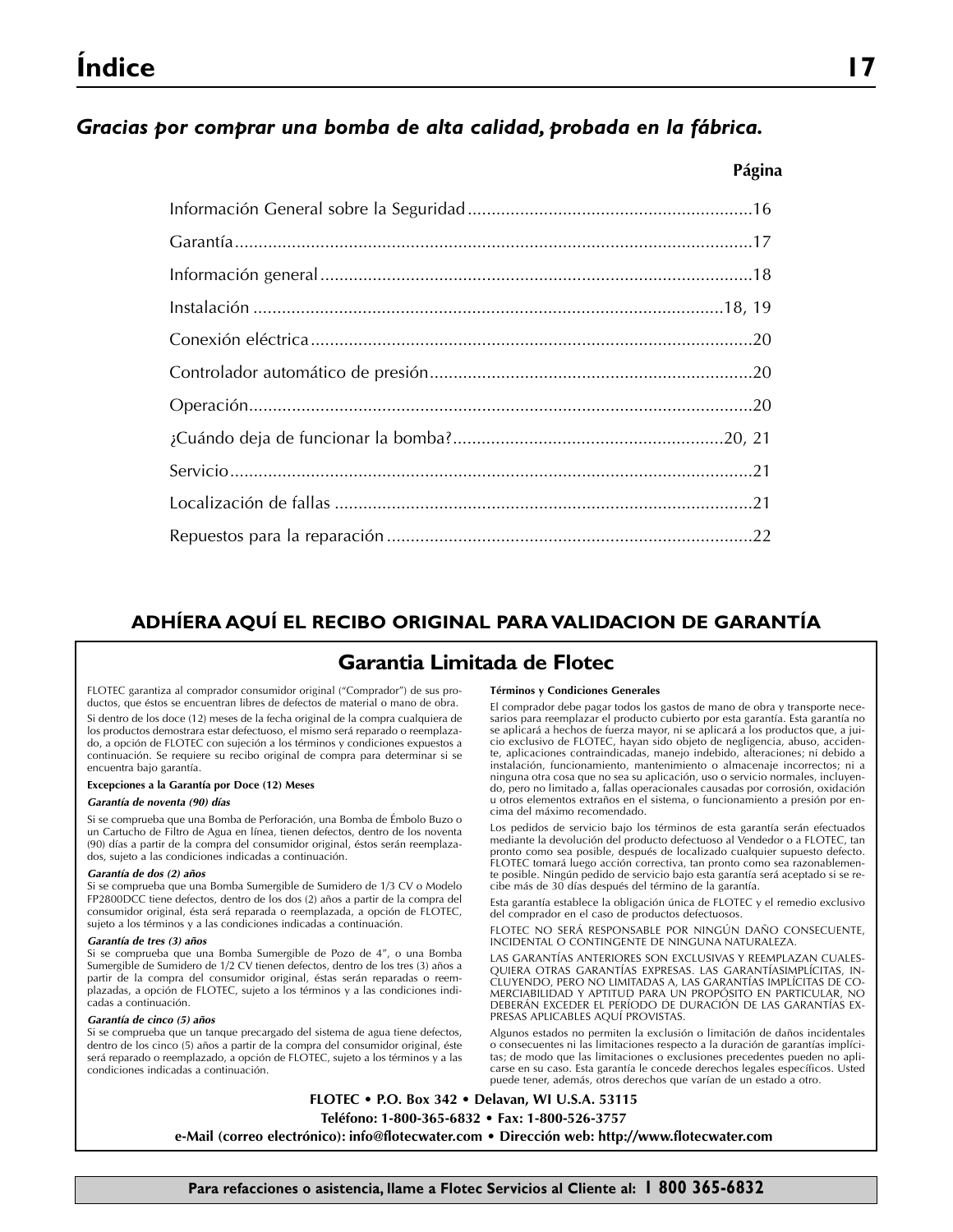Use PressureMate® para reforzar la presión del agua de servicio municipal. Las conexiones de plomería se describen en este manual.

### **INFORMACIÓN GENERAL**

- Bombee solamente agua limpia con su PressureMate. Para evitar obstruir la bomba y dañar el sello del eje, no bombee agua que contenga partículas sólidas, materiales extraños, arena, limo o sustancias abrasivas.
- Si está reforzando la presión de una bomba de pozo, verifique que las válvulas checadoras del sistema estén bien ajustadas. Si cae la presión del sistema cuando la bomba de pozo no está marchando, la PressureMate puede encenderse y comenzar el ciclo. Un ciclo excesivo o rápido puede dañar el motor y anulará la garantía.
- No use compuestos para juntas de tuberías en los orificios de la bomba; use solamente cinta de teflón para sellar las roscas. El compuesto para juntas de tuberías dañará los materiales del controlador.

**NOTA:** El tapón de cebadura ya tiene un aro tórico instalado y no es necesario sellarlo.

• Ajuste a mano todas las juntas de las tuberías a la bomba más 1-1/2 vueltas (no más).

Si ajusta demasiado, puede romper la bomba y se anulará la garantía.

- Las tuberías y los accesorios a la bomba deben ser por lo menos de 1 pulgada de diámetro nominal. Las tuberías o los accesorios menores de 1 pulgada de diámetro reducirán el rendimiento y pueden dañar la bomba debido a la cavitación.
- Verifique que no hayan fugas de aire ni bolsas de aire en la tubería de aspiración. Una fuga de aire en la tubería de aspiración puede hacer penetrar aire, aunque no se observen fugas de agua. Las fugas de aire y las bolsas de aire evitarán que la bomba se cebe debidamente, y puede reducir su rendimiento en forma considerable.
- El montaje de la bomba debe ser nivelado, sólido, tan cerca de la fuente de agua como sea posible, y protegido contra el exceso de humedad y contra inundaciones.
- Use el trayecto más corto posible para la tubería y la menor cantidad posible de accesorios. Trayectos de tubería largos y numerosos accesorios aumentan la fricción y reducen el flujo del agua.
- Apoye el peso de la tubería y de la bomba.
- No permita que la bomba, el controlador de presión ni ningún componente del sistema se congelen. El congelamiento dañará la bomba y anulará la garantía.
- Inspeccione periódicamente la bomba, el controlador de presión y los componentes del sistema.

**NOTA:** El código local puede especificar el uso de una válvula de desahogo de presión o de un regulador de presión.

**Riesgo de fugas y de inundación.** No use **PRECAUCIÓN** esta bomba con una presión de admisión superior a 50 psi (345 kPa).

A ADVERTENCIA **Peligro de presión y riesgo de explosión.** Esta bomba puede desarrollar una presión alta si se hace funcionar con la descarga cerrada u obstruida. Para una operación segura, recomendamos lo siguiente:

Instale una válvula de desahogo de presión en la línea de descarga, capaz de pasar el caudal total de la bomba a 100 psi (689 kPa) (Consulte la Figura 2). Si esta disposición está en conflicto con el código, siga las instrucciones del código. Deje que la descarga de la válvula de desahogo vaya hacia un desagüe del piso o a otro desagüe que permita una eliminación adecuada.



*Figura 1 – No deje marchar la bomba con la admisión cerrada*



*Figura 2: Instalación típica de refuerzo en un entorno doméstico.Adquiera los accesorios de plomería por separado. Consulte el código con los requerimientos para la válvula de desahogo y el regulador de presión.*

# **INSTALACIÓN**

**Riesgo de inundación.** Verifique que toda **PRECAUCIÓN** la plomería y los accesorios estén clasificados para resistir la presión del sistema que se espera que genere la bomba.

- 1. Decida cuál es el mejor lugar para instalar la bomba. Tenga en cuenta lo siguiente:
	- debe estar cerca de la línea principal de suministro de agua.
	- la bomba debe ser accesible
	- el cordón eléctrico debe llegar hasta un tomacorriente
	- las luces DEL del controlador deben ser visibles
	- facilidad de plomería
	- ahorro de espacio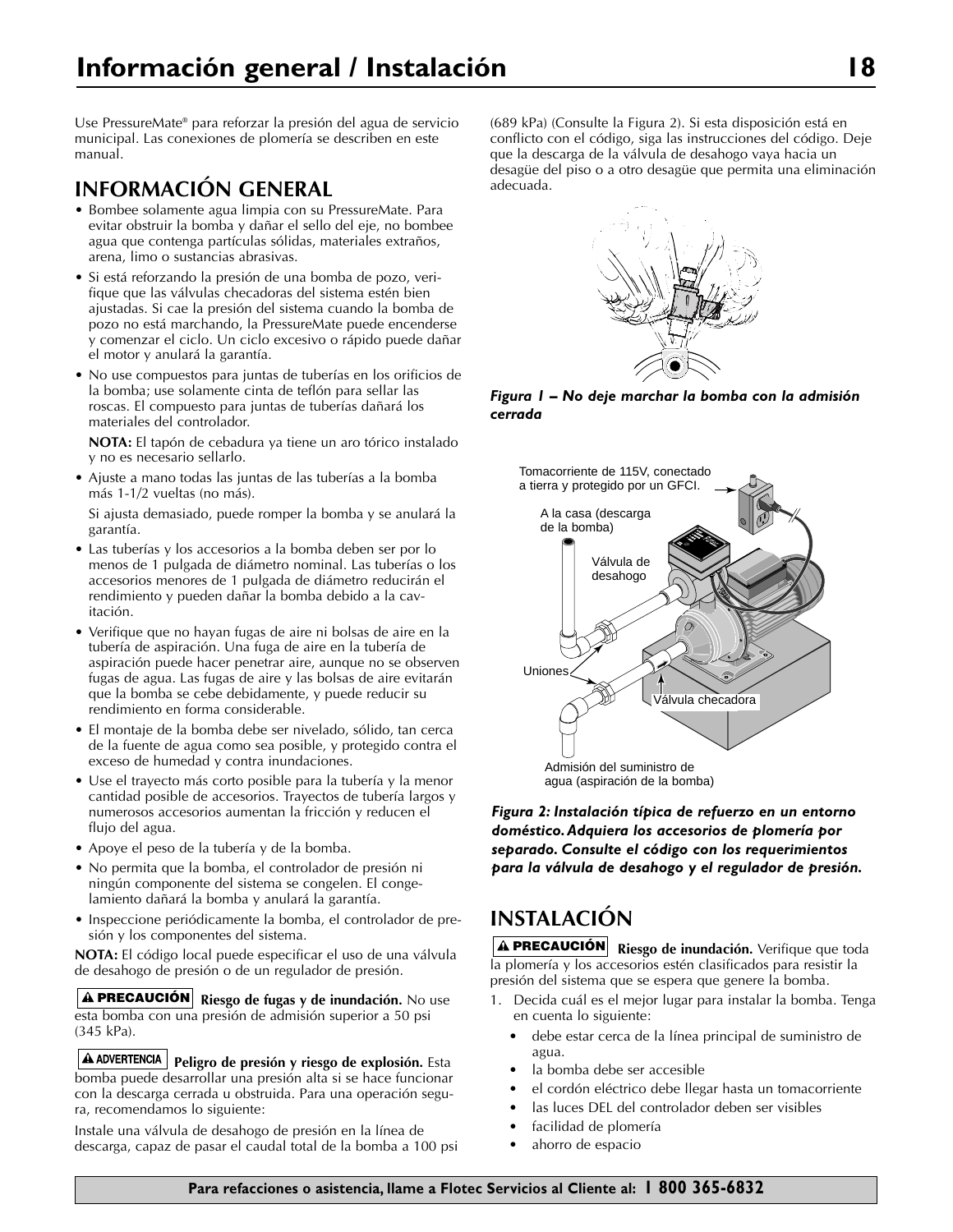**NOTA:** Se recomienda (y es posible que su código local así lo requiera) instalar un interruptor de cierre de seguridad por baja presión en la descarga de la bomba para apagar la corriente en caso de una baja presión de descarga (provocada por una tubería rota, etc.).

- 2. Instale la bomba sobre una base firme en el lugar que haya decidido.
- 3. Escoja un momento en que pueda cerrar el suministro de agua a la casa mientras instala la PressureMate.
- 4. Cierre la válvula principal de suministro de agua a la casa.
- 5. Abra cualquier grifo para descargar la presión del agua en la plomería. Una vez que haya descargado la presión del agua, cierre el grifo.
- 6. LEA COMPLETAMENTE EL PASO 6 ANTES DE COMENZAR A TRABAJAR EN LA BOMBA. Usted debe sacar un largo de la tubería de la línea de suministro principal de agua para permitir la instalación de los codos para la PressureMate. Los lugares de los cortes deben tener en cuenta el tamaño de los codos que se estén usando, el largo de las roscas en las juntas fileteadas o la superposición en las juntas adheridas o soldadas, etc. Coloque los codos en línea con las roscas de aspiración y descarga de la bomba. Puede haber una pequeña fuga de agua mientras esté cortando la tubería. Saque las rebabas o virutas creadas por la herramienta de corte.

**NOTA:** Es posible que no se necesite cortar las tuberías galvanizadas. si hay una unión cerca del lugar de la bomba, desarme la unión y saque (destornille) la tubería hasta pasar el lugar de ubicación de la bomba. Corte y enrosque nuevos largos de tubería para permitir la instalación de la bomba.

**NOTA:** Tanto los orificios hembra de aspiración como los orificios macho de descarga tienen roscas NPT de 1 pulgada. Según el tipo de conexión que usted tenga y el tamaño de la tubería de su casa, es posible que deba instalar adaptadores en los orificios.

- 7. Una vez que haya sacado un trozo pequeño de tubería, podrá drenar la tubería que se encuentre por encima del corte para evitar que el agua ensucie el área. Coloque un balde debajo de la abertura que conduce hacia la casa. Abre el grifo más alto en el sistema para dejar entrar el aire, de manera que el agua pueda caer y salir de las tuberías hacia el balde. Una vez que haya drenado, cierre el grifo.
- 8. Instale los codos en la línea de suministro principal de agua. Apúntelos hacia la bomba.

**A** ADVERTENCIA Riesgo de explosión de la manguera y de **inundación.** No haga la instalación con mangueras flexibles. Use solamente tubos rígidos que cumplan con las disposiciones del código.

9. Instale la tubería desde los codos a la bomba incluyendo una unión en cada línea y una válvula checadora en la línea de aspiración de la bomba. La flecha en la válvula checadora debe apuntar hacia la aspiración de la bomba (consulte la Figura 2). Instale una válvula de desahogo de presión en la línea de descarga, capaz de pasar el caudal total de la bomba a 100 psi (689 kPa). Si esta disposición está en conflicto con el código, siga las instrucciones del código. También se debería instalar un interruptor de cierre de seguridad por baja presión en la línea de descarga, que puede ser exigido por sus códigos locales.

- 10. Con todas las tuberías y los accesorios instalados y sellados herméticamente, abra lentamente el suministro principal de agua para presurizar el sistema y verificar que no haya fugas. Si aparecen fugas, cierre la válvula principal, abra un grifo para descargar la presión y reparar la fuga. Repita este paso hasta que ya no haya fugas en el sistema.
- 11. Abra un grifo para descargar el aire de las tuberías y dejar que corra el agua. Cuando observe que sale un chorro firme de agua del grifo, la bomba estará llena de agua y completamente cebada. Cierre el grifo.
- 12. Haga girar la perilla del controlador a la presión en que desea que la bomba se encienda. La PressureMate viene graduada de fábrica a 30 psi (207 kPa) y le recomendamos que comience a esa presión y luego la ajuste según su experiencia con el sistema.
- 13. Antes de continuar con la instalación consulte las secciones de este manual tituladas "Conexiones Eléctricas", "Controlador Automático de Presión", "Funcionamiento normal" y "Cuándo deja de funcionar la bomba", para obtener información detallada sobre cómo funciona el sistema.
- 14. Ahora usted puede enchufar la bomba por primera vez. Cuando enchufe el cordón eléctrico, la bomba se encenderá y marchará por unos 15 segundos independientemente de la graduación del controlador. Si la presión de admisión es superior al punto de referencia, la bomba se detendrá después de 15 segundos.
- 15. Cuando la bomba marche y después se apague automáticamente, el sistema estará a las presiones reforzadas. Inspeccione la tubería y los accesorios nuevamente para verificar que no haya fugas. Si aparecen fugas, desenchufe la bomba, cierre la válvula principal de suministro de agua, abra un grifo para descargar la presión y repare la fuga. Repita este paso hasta que no haya más fugas en el sistema.



*Figura 3:Tubería típica de desviación que se necesita para permitir la remoción de la bomba para reparaciones sin cerrar el sistema de agua doméstico.*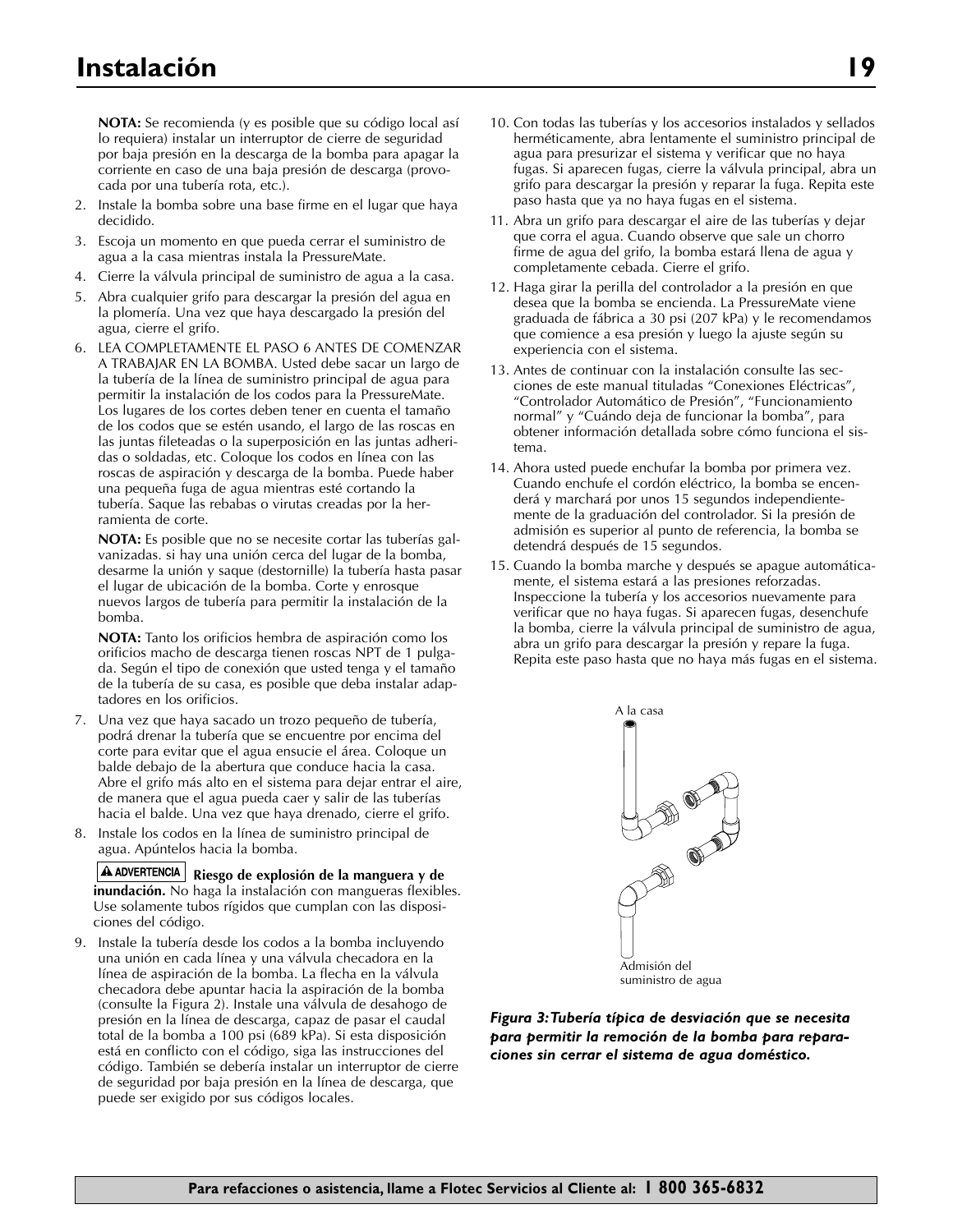# **CONEXIONES ELÉCTRICAS**

**Riesgo de choque eléctrico peligroso o fatal. Enchufe la bomba solamente en un tomacorriente de 115 voltios, 60 ciclos, conectado a tierra y protegido por un Disyuntor Diferencial ("GFCI" según sus siglas en inglés). La bomba viene equipada con un cordón eléctrico trifilar y un enchufe conectados a tierra.** No modifique ni saque el enchufe. Asegúrese de que el tomacorriente cumpla con las normas del National Electric Code o del Canadian Electrical Code, según corresponda. Para evitar el peligro de choque eléctrico, mantenga el cordón seco en todo momento. Consulte la Figura 2.

### **CONTROLADOR AUTOMÁTICO DE PRESIÓN**

El Controlador Automático de Presión se monta sobre la bomba y la protege contra:

- funcionamiento en seco;
- recalentamiento;
- arranques frecuentes provocados por pérdidas pequeñas de agua en el sistema;
- caída de presión.

El Controlador Automático de Presión tiene las luces DEL (diodo emisor de luz) y los controles siguientes:

Luz de "Corriente activada": indica que la unidad está conectada eléctricamente y que hay tensión eléctrica. La bomba está lista para funcionar.

Luz de "Bomba encendida": indica que la bomba está marchando y bombeando agua.

Luz de "Falla de agua": indica que no se detecta agua desde la bomba.



*Figura 4 – Tablero de control de PressureMate*

Luz de "Falla de temperatura": indica que la temperatura dentro de la bomba ha alcanzado los 158˚ F (70˚ C).

El cuadrante de "Presión inicial" le permite graduar la presión del sistema entre 15 y 45 psi (103 y 310 kPa). La bomba se encenderá automáticamente cuando la presión del sistema caiga por debajo del punto de presión configurado en el cuadrante de "Presión inicial".

El botón de "Reposición", reposiciona todos los medios de seguridad que se hayan disparado y permite que la bomba se vuelva a encender.

**NOTA:** La unidad no responderá si se mantiene oprimido el botón de "REPOSICIÓN". Se debe oprimir y soltar para activar la función de reposición.

## **FUNCIONAMIENTO NORMAL DE LA PRESSUREMATE**

**PRECAUCIÓN** Peligro de quemaduras. NUNCA deje marchar la bomba en seco. Si se deja que la bomba marche sin agua, ésta se podrá recalentar y podrá quemar a las personas que estén manipulando la bomba. También podrá dañar el impulsor y el sello, provocando fugas o inundación, y anulará la garantía. Llene la bomba con agua antes de encenderla.

Verifique que la PressureMate se haya instalado y cebado debidamente (Consulte la Página 4), y que la tubería de aspiración no esté obstruida y esté abierta.

Haga girar el cuadrante de "PRESIÓN INICIAL" a la presión mínima del sistema que se desee.

Enchufe la bomba. Se encenderán las luces de "CORRIENTE ACTIVADA" y "BOMBA ENCENDIDA", indicando respectivamente, que hay tensión eléctrica y que la bomba está lista para funcionar.

La bomba comenzará a funcionar y continuará funcionando hasta 15 segundos después de que la presión del sistema se haya elevado más allá del punto de referencia en el cuadrante de "PRESIÓN INICIAL" y el flujo se haya detenido.

# **¿CUÁNDO DEJA DE FUNCIONAR LA BOMBA?**

**Punto de referencia de presión/ sin flujo:** La bomba dejará de funcionar y la luz de "BOMBA ENCENDIDA" se apagará 15 segundos después de que:

- La presión del sistema es superior al punto configurado en el cuadrante de PRESIÓN INICIAL, y
- El flujo se haya detenido.
- Este es el funcionamiento normal.

**Reinicio:** Un flujo de agua en el sistema mayor de 1 gpm o una caída en la presión por debajo del punto de referencia de la PRESIÓN INICIAL, hará que la bomba reinicie su ciclo y se encienda la luz de "BOMBA ENCENDIDA". La bomba continuará funcionando hasta 15 segundos después de que:

- haya alcanzado la presión configurada, y
- el flujo se haya detenido.

**NOTA:** La demora de 15 segundos de la bomba en apagarse evita la creación de un ciclo rápido cuando los grifos de agua se abren y cierran rápidamente (por ejemplo, cuando uno se lava los dientes, etc.).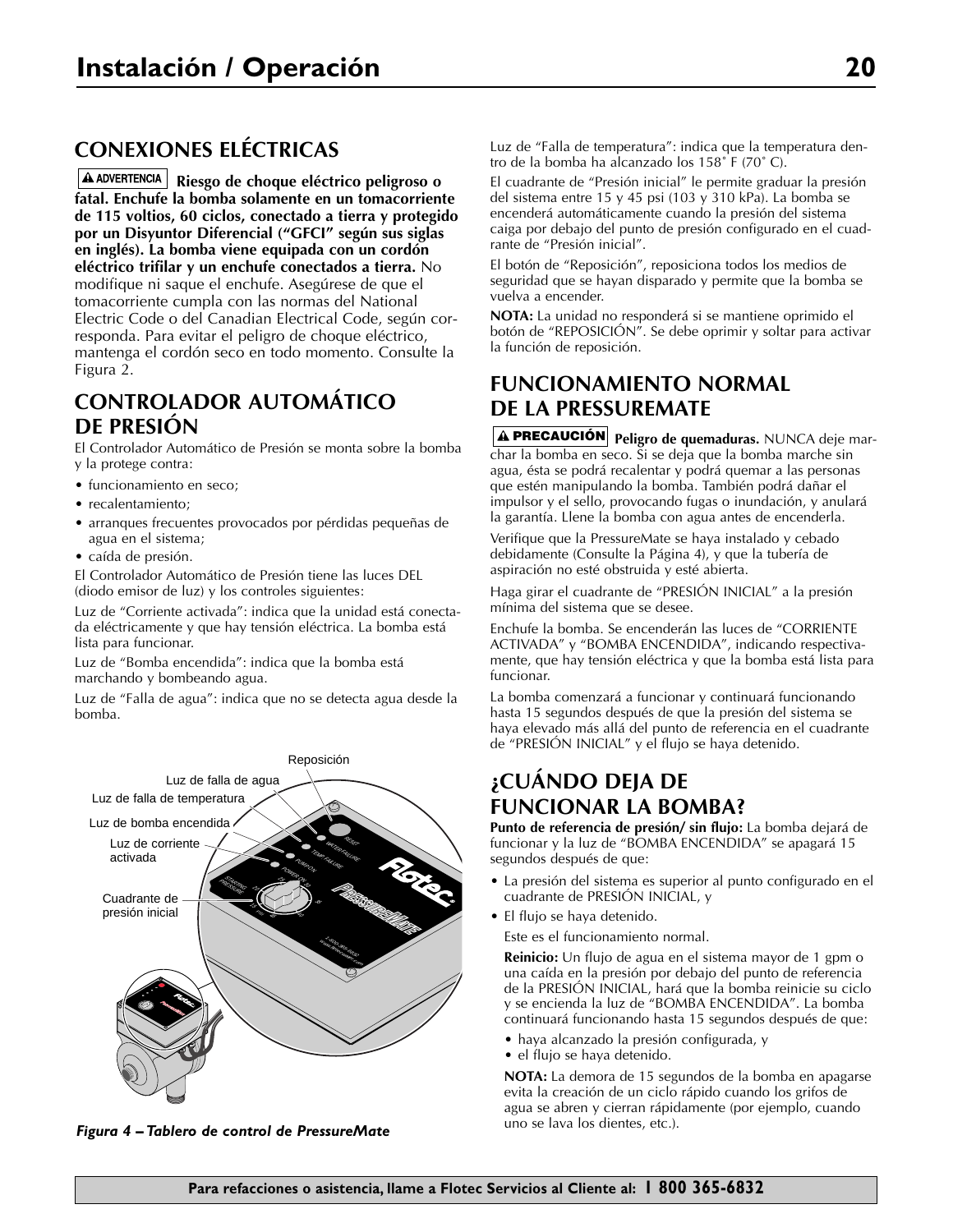**Caída de presión / Sin flujo:** Normalmente, cuando la bomba inicia el bombeo, rápidamente genera presión y flujo. Si no hay flujo y la presión no sube, detecta un estado de "falta de agua". También puede detectar esto durante el funcionamiento, si falla el suministro de agua hacia la bomba. Para proteger a la bomba y evitar que marche en seco:

- 15 segundos después de haber detectado el estado de "falta de agua", la bomba dejará de funcionar,
- Se apagará la luz de "BOMBA ENCENDIDA", y
- La luz de "FALLA DE AGUA" comenzará a centellear.
- **Reinicio:** Asegúrese de que la línea de aspiración no esté obstruida y que esté conectada a una fuente de suministro de agua.
- Oprima y suelte el botón de "REPOSICIÓN",
- La luz de "BOMBA ENCENDIDA" se deberá encender, y
- La luz de "FALLA DE AGUA" deberá dejar de centellear. Si el flujo es adecuado, la bomba funcionará hasta 15 segundos después de que alcance la presión del punto de referencia y el flujo se detenga.

**Temperatura alta:** Cuando la temperatura del agua dentro de la bomba alcanza los 158˚ F (70˚ C),

- La bomba dejará de funcionar,
- La luz de "BOMBA ENCENDIDA" se apagará, y
- La luz de "FALLA DE TEMPERATURA" comenzará a centellear.

**Reinicio:** Espere 20 minutos para permitir que la temperatura del agua caiga por debajo de los 104˚ F (40˚ C).

• Asegúrese de que la bomba esté provista de agua y que el flujo no tenga obstrucciones.

- Oprima y suelte el botón de "REPOSICIÓN",
- La luz de "BOMBA ENCENDIDA" se deberá encender, y
- La luz de "FALLA DE TEMPERATURA" deberá dejar de centellear.
- De lo contrario, deje que se enfríe por más tiempo y vuelva a tratar.

**NOTA:** Si la bomba continúa calentándose durante el funcionamiento, apáguela y llame al Servicio de Atención al Cliente de Flotec, 1-800-365-6832.

### **LUBRICACIÓN**

El motor viene lubricado de fábrica para la vida útil de los cojinetes. El sello de la bomba se enfría por agua y es autolubricante.

### **SERVICIO DE LA BOMBA**

**A ADVERTENCIA** Tensión peligrosa. Puede provocar choques, quemaduras o muerte. Desenchufe la bomba y el controlador antes de realizar trabajos de reparación o mantenimiento en los mismos. No maneje la bomba ni el controlador, ni trate de trabajar en la bomba con manos mojadas o cuando esté parado sobre un piso mojado o húmedo.

El motor tiene un protector de sobrecarga térmico que se reposiciona automáticamente. Si se recalienta el motor, el protector de sobrecarga cortará la corriente para evitar daños y se reposicionará después de que el motor se haya enfriado. Si el protector de sobrecarga se dispara repetidamente, inspeccione la bomba para determinar la causa (baja tensión, impulsor obstruido, etc.).

# **LOCALIZACIÓN DE FALLAS**

| <b>SÍNTOMA</b>                                                                                                                                                       | CAUSA(S) POSIBLE(S)                                                                                                                                                                  | <b>MEDIDA CORRECTIVA</b>                                                                                                                                                                                                                                                                                                                                                                                |
|----------------------------------------------------------------------------------------------------------------------------------------------------------------------|--------------------------------------------------------------------------------------------------------------------------------------------------------------------------------------|---------------------------------------------------------------------------------------------------------------------------------------------------------------------------------------------------------------------------------------------------------------------------------------------------------------------------------------------------------------------------------------------------------|
| El motor no funciona                                                                                                                                                 | El fusible está quemado o se disparó<br>el disyuntor<br>El cordón eléctrico no está enchufado                                                                                        | DESCONECTE LA CORRIENTE: Cambie el fusible o reposicione el disyuntor.<br>Enchufe en un tomacorriente de 115 voltios conectado a tierra.                                                                                                                                                                                                                                                                |
| El motor marcha en caliente<br>y el protector de sobrecarga<br>se dispara, o el motor no<br>marcha y sólo zumba                                                      | La tensión es demasiado baja<br>El impulsor no se está moviendo con libertad                                                                                                         | Verifique la tensión de suministro a la bomba.<br>Verifique que el impulsor se esté moviendo libremente y que no esté obstruido.                                                                                                                                                                                                                                                                        |
| El motor marcha pero no<br>descarga agua*<br>*(NOTA: Desenchufe la<br><i>bomba</i> ; luego abra los<br>grifos y observe si el<br>agua corre a través del<br>sistema) | Cebadura inadecuada<br>Filtro de agua obstruido<br>Válvula de descarga cerrada<br>Tubería de tamaño demasiado pequeño<br>El impulsor está obstruido<br>Las tuberías están congeladas | Vuelva a cebar según las instrucciones.<br>Detenga la bomba, cierre el suministro de agua y cambie el cartucho de filtro.<br>El filtro se debe instalar del lado de la descarga de la bomba.<br>Abra la válvula.<br>Vuelva a conectar las tuberías usando una tubería del mismo tamaño que los orificios<br>de aspiración y de descarga en la bomba.<br>Limpie el impulsor.<br>Descongele las tuberías. |
| La bomba no<br>descarga agua a toda<br>su capacidad                                                                                                                  | Tuberías corroídas<br>La tubería es de un tamaño demasiado<br>pequeño<br>No se suministra suficiente agua a la bomba<br>Baja tensión                                                 | Reemplace con tuberías nuevas de plástico rígido o de acero.<br>Vuelva a conectar las tuberías usando una tubería rígida del mismo tamaño que<br>los orificios de aspiración y de descarga en la bomba.<br>Agrande la tubería de admisión; inspeccione el sistema de la bomba de pozo.<br>Verifique que el tomacorriente sea de 115 voltios.                                                            |